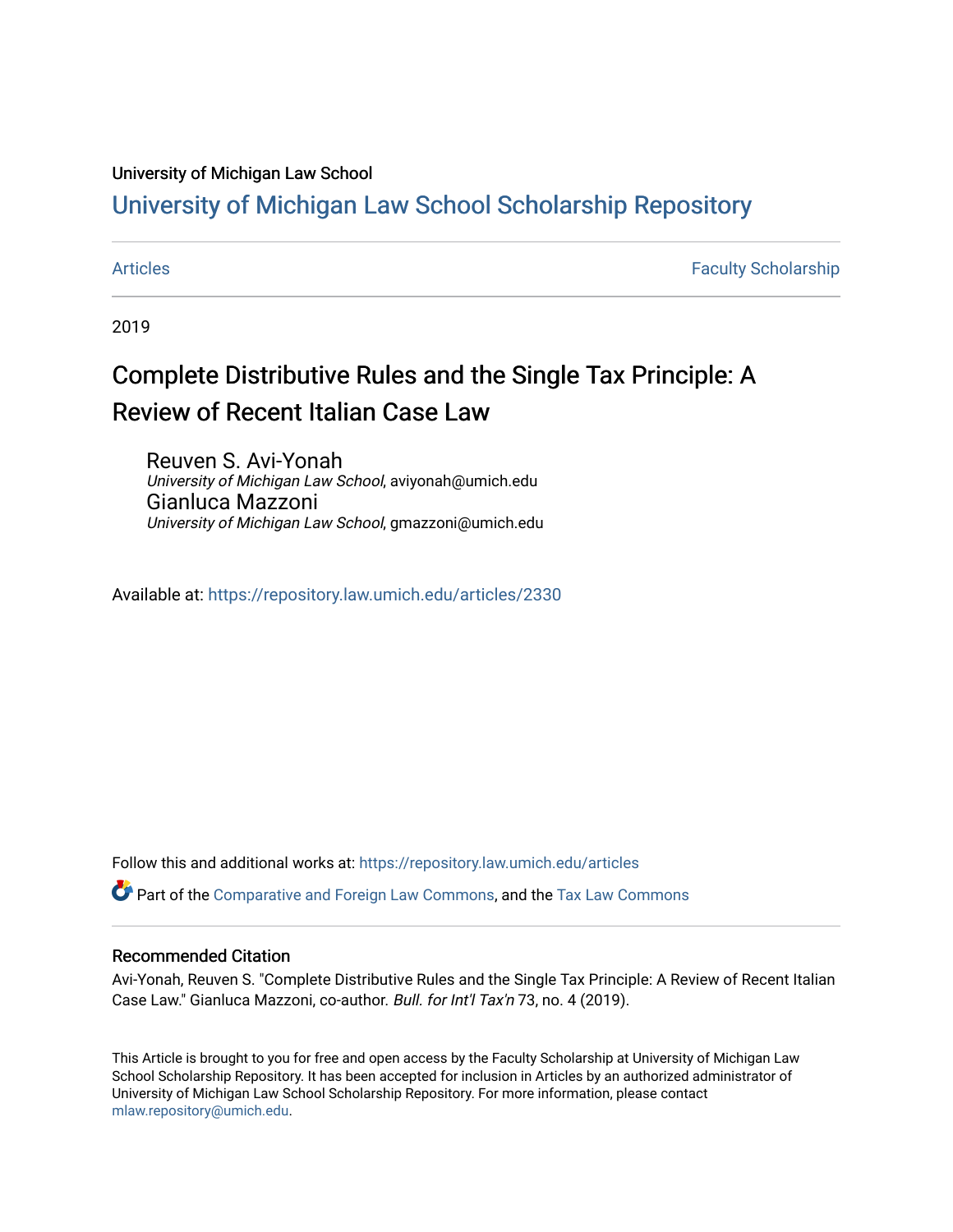#### **Italy / European Union / OECD**

#### **Complete Distributive Rules and the Single Tax Principle: A Review of Recent Italian Case Law**

**Reuven Avi-Yonah**<sup>n</sup> **and Gianluca Mazzoni[\*\*]**

**Issue:** Bulletin for International Taxation, 2019 (Volume 73), No. 4 **Published online:** 20 February 2019

**The authors, in this article, examine the application of complete distributive rules as set out in various tax treaties as it relates to the single tax principle by reference to recent Italian case law.**

### **1. Introduction**

On 11 October 2018, in Decision No. 25219,[1]the Italian *Corte Suprema di Cassazione* (Supreme Court, CSC) confirmed that treaty provisions limiting the exercise of the domestic power to tax by the source state also apply where the residence state does not actually tax the relevant item of income. In that case, where a tax treaty attributes exclusive tax jurisdiction over an item of income to the residence state, the domestic law of which currently exempts such item of income, double non-taxation arises.

According to the CSC, when the source state waives its power to tax to the benefit of the residence state, it may not recover its original tax jurisdiction. In other words, the waiver by a contracting state of its power to tax does not have to be necessarily correlated with the exercise by the beneficiary state of its right to tax. Double non-taxation arising as a result of an interaction between treaty provisions and domestic law seems to be acceptable as it is consistent with the basic function of a tax treaty, i.e. to restrict the domestic taxing rights.[2]

### **2. Decision No. 25219 of the SCC**

The facts of the dispute are the following. By way of a private agreement of 3 July 1997, registered on 15 July 1997, B. GmbH, a German resident company, with no permanent establishment (PE) in Italy, transferred its entire participation in the capital of C.M. srl to F. L.T. srl for a consideration of ITL 22 billion (GBP 15,156,977.07). The Italian Revenue Agency issued a notice of deficiency for the fiscal year of 1997 where it claimed that the taxpayer did not declare, either in Italy or in Germany, the capital gain realized from the sale of shares of an Italian resident company. The taxpayer appealed against the notice of deficiency to the *Commissione Tributaria Provinciale, Bologna* (Tax Court of First Instance of Bologna, CTPB), which rejected the taxpayer's appeal by way of Decision No. 409 of 2007.[3]The taxpayer appealed against this decision to the *Commissione Tributaria Regionale, Bologna* (Regional Tax Commission of Emilia Romagna, CTRB), but again its claims were rejected in a decision of 20 September 2010.[4]As the taxpayer did not register the capital gain in its accounting statements and did not declare it either in Italy or in Germany as resulting from the exchange of information with the German tax authorities, the CTRB argued that the Germany-Italy Income and Capital Tax Treaty (1989)<sub>[5]</sub>was inapplicable, as no double taxation arose. Therefore, the capital gain should have been subject to tax in Italy as a consequence of the application of articles 23 and 112 of the Italian *Testo Unico Delle Imposte Sui Redditi* (Consolidated Tax Report, TUIR).[6]

As stated in section [1.](http://dev-online.ibfd.org/kbase/#topic=doc&url=/linkresolver/static/bit_2019_04_it_1_s_1&WT.z_nav=crosslinks&hash=bit_2019_04_it_1_s_1), the CSC overturned the decisions of both the CTPB and the CTRB by arguing that Italy was prevented from taxing the capital gain by article 13(4) of the Germany-Italy Income and Capital Tax Treaty (1989), which provides that:

gains from the alienation of any property other than that referred to in paragraphs 1 (immovable property), 2 (movable property of a PE), 3 (ships or aircraft) shall be taxable only in the Contracting State of which the alienator is a resident.

According to the CSC, the fact that B. GmbH did not remit taxes in Germany on the capital gain realized on the sale of shares of C.M. srl did not constitute a valid reason to preclude the application of treaty provisions on the distribution of taxing rights. Rather, it allowed the competent authorities of a contracting state to request information from the other contracting state in order to correctly apply treaty provisions and tackle situations of tax evasion as provided by article 27 of the Germany-Italy Income and Capital Tax Treaty (1989).

6. IT: *Testo Unico Delle Imposte Sui Redditi* (Income Tax Code, TUIR), arts. 23 and 112.

© [Copyright 2019](http://www.ibfd.org/Copyright-IBFD) [IBFD:](http://www.ibfd.org) No part of this information may be reproduced or distributed without permission of IBFD.

<sup>\*</sup> **Irwin I. Cohn Professor of Law, University of Michigan. The author can be contacted at: <aviyonah@umich.edu> .**

<sup>\*\*</sup> **SJD candidate, University of Michigan. The author can be contacted at: <gmazzoni@umich.edu> .**

<sup>1.</sup> IT: CSC, 11 Oct. 2018, Decision No. 25219.<br>2. A Scapa & L.A. Henie, Avoidance of Double

<sup>2.</sup> A. Scapa & L.A. Henie, *Avoidance of Double Non-Taxation under the OECD Model Tax Convention* , 33 Intertax 6/7, p. 267 (2005).

<sup>3.</sup> IT: CTPB, 12 Dec. 2007, Decision No. 409 of 2007.

<sup>4.</sup> IT: CTRB, 20 Sept. 2010.<br>5. Convention between the

<sup>5.</sup> *[Convention between the Federal Republic of Germany and the Italian Republic for the Avoidance of Double Taxation with Respect to Taxes on Income and on Capital](http://dev-online.ibfd.org/kbase/#topic=doc&url=/linkresolver/static/tt_de-it_02_eng_1989_tt__td1&WT.z_nav=crosslinks&hash=tt_de-it_02_eng_1989_tt__td1) [and for the Prevention of Fiscal Evasion](http://dev-online.ibfd.org/kbase/#topic=doc&url=/linkresolver/static/tt_de-it_02_eng_1989_tt__td1&WT.z_nav=crosslinks&hash=tt_de-it_02_eng_1989_tt__td1)* (unofficial translation) (18 Oct. 1989), Treaties IBFD.

*R.S. Avi-Yonah & G. Mazzoni, Complete Distributive Rules and the Single Tax Principle: A Review of Recent Italian Case Law, 73 Bull. Intl. Taxn. 4 (2019),* 1 *Journals IBFD (accessed 20 February 2019)*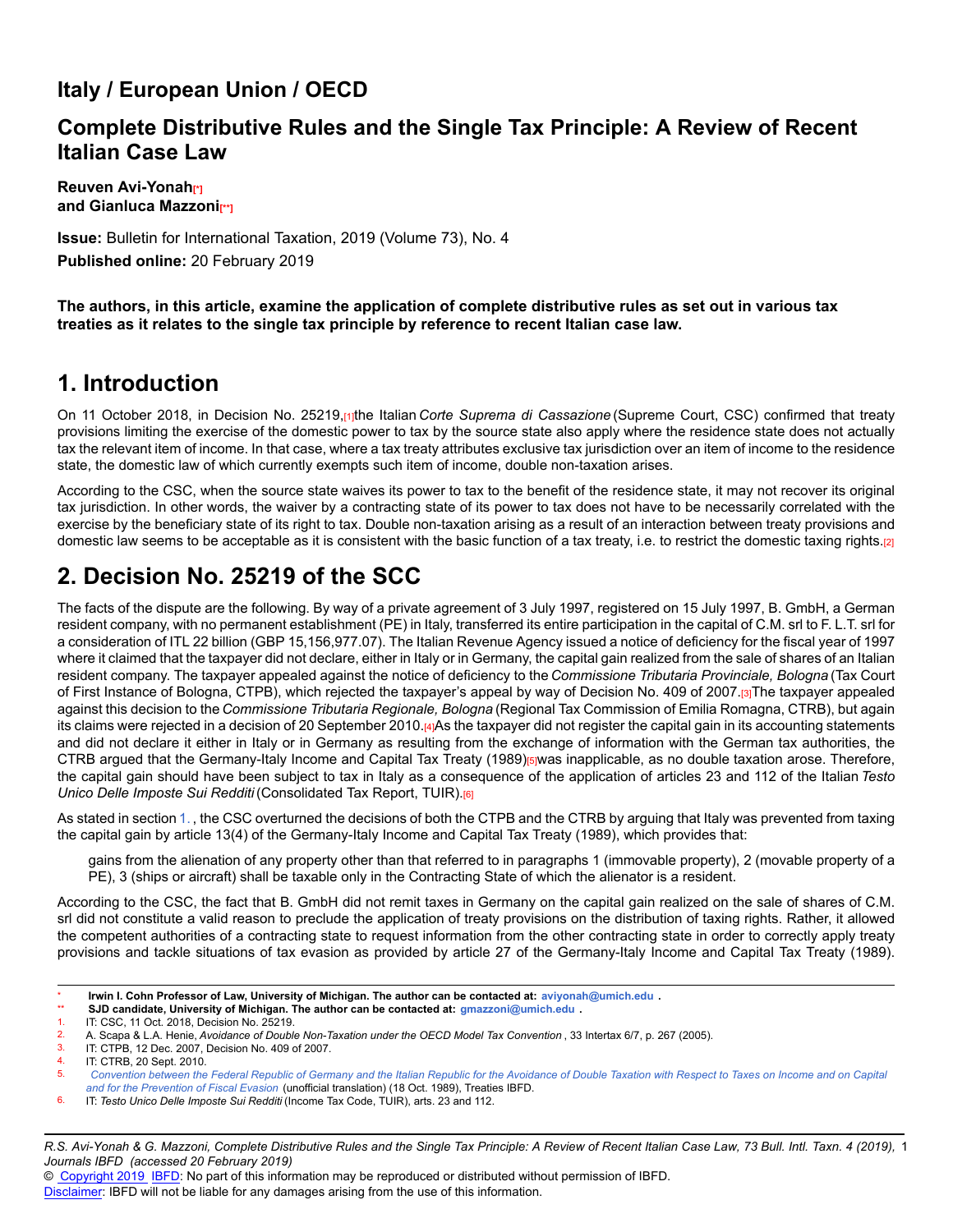This was without prejudice to Germany, which, as the residence state, had exclusive tax jurisdiction over the capital gain as provided by article 13(4) of that tax treaty.

As mentioned in section [1.](http://dev-online.ibfd.org/kbase/#topic=doc&url=/linkresolver/static/bit_2019_04_it_1_s_1&WT.z_nav=crosslinks&hash=bit_2019_04_it_1_s_1), in this situation, the taxpayer benefitted from a double exemption because Italy, as the source state, did not tax the income on the basis of the tax treaty, i.e. according to article 13(4) of the Germany-Italy Income and Capital Tax Treaty (1989), and Germany, as the residence state, exempted the capital gain on the basis of its domestic law. According to section 8b(2) of the German *Körperschaftsteuergesetz* (Corporate Income Tax Law, KStG),[7]capital gains on the sale of shares in a non-resident company are exempt from corporate income tax for a resident shareholder.[8]

### **3. Analysis of Previous Case Law on this Theme**

This decision is in line with previous case law of the CSC, in particular with Decision No. 1231 of 29 January 2001,[9]which dealt with a partial refund claim for taxes withheld on outbound dividend distribution from an Italian resident company to a non-resident company. On 21 September 1990, *Foundation de Prévoyance en faveur du personnel de Digital Equipment Corp. SA & des Sociétés affiliées* , a Swiss resident taxpayer, filed a claim for partial refund of ITL 4,231,680, which was equal to the higher rate of taxes withheld on dividends. The taxpayer claimed that it had received from Fiat s.p.a., an Italian resident company, in which it held a participation interest, after the approval of the 1988 balance sheet, dividends in the amount of ITL 24,320,000 on which the domestic withholding rate of 32.4% was applied instead of the reduced treaty withholding rate of 15% as provided for under article 10(2) of the Italy-Switzerland Income and Capital Tax Treaty (1976).[10]The Italian Revenue Agency denied the taxpayer's refund claim, arguing that the Swiss bank affidavit, which stated that the dividends would be deposited on its account, did not satisfy the burden of proof. Both the Provincial Tax Commission and the Regional Tax Commission ruled in favour of the taxpayer. The Regional Tax Commission of Piedmont, in its decision of 11 June 1997, referring to the Provincial Tax Commission's decision, held that the taxpayer had provided enough evidence to the effect that it was entitled to the treaty rate and, therefore, allowed the refund of taxes withheld in excess of 15%. As a consequence, the Italian Revenue Agency appealed to the CSC, arguing that that taxpayer was required to prove that it actually received the dividends and paid taxes thereon in Switzerland. In particular, according to the Italian Revenue Agency, in order to benefit from the reduced treaty withholding rate, the taxpayer was required to submit an official statement from the Swiss competent authorities to the effect that it actually paid taxes on dividends received in Switzerland. In this regard, the Swiss bank affidavit provided by the taxpayer was considered to be insufficient evidence by the Italian Revenue Agency.

The CSC noted that its previous case law on the subject was divided between two different theories. On the one hand, according to the first theory (i.e. subjective tax liability),<sub>[11]</sub>the reduced treaty withholding tax rate applies if the distributed dividends are liable to tax in the recipient resident state, regardless of whether any tax is actually imposed by that state. On the other hand, according to the second theory (i.e. objective tax liability), $\frac{1}{2}$ ; the treaty withholding tax rate applies on the condition that the recipient has actually received the dividends and paid taxes thereon in its residence state. In the present case, the CSC decided to follow the first theory as being more consistent with the spirit and purposes of the Italy-Switzerland Income and Capital Tax Treaty (1976). The CSC observed that both article 10 of the Italy-United States Income Tax Treaty (1999)[13]and of the Italy-Switzerland Income and Capital Tax Treaty (1976)[14]are similar,

#### *R.S. Avi-Yonah & G. Mazzoni, Complete Distributive Rules and the Single Tax Principle: A Review of Recent Italian Case Law, 73 Bull. Intl. Taxn. 4 (2019),* 2 *Journals IBFD (accessed 20 February 2019)*

© [Copyright 2019](http://www.ibfd.org/Copyright-IBFD) [IBFD:](http://www.ibfd.org) No part of this information may be reproduced or distributed without permission of IBFD.

<sup>7.</sup> DE: *Körperschaftsteuergesetz* (Corporate Income Tax Law, KStG), sec. 8b(2).

<sup>8.</sup> A. Perdelwitz, *[Germany – Corporate Taxation](http://dev-online.ibfd.org/kbase/#topic=doc&url=/linkresolver/static/cta_de_s_007&WT.z_nav=crosslinks&hash=cta_de_s_007)* sec. 7. , Country Analyses IBFD (accessed 7 Jan. 2019) and R. Martini & T. Weimar, *[Germany](http://dev-online.ibfd.org/kbase/#topic=doc&url=/linkresolver/static/tccg_p06_c17&WT.z_nav=crosslinks&hash=tccg_p06_c17)* , in *Taxation of Companies on Capital Gains on Shares under Domestic Law, EU Law and Tax Treaties* sec. 17.6.1. (G. Maisto ed., IBFD 2013), Online Books IBFD, where it is stated that: "As regards the taxation of actually realized capital gains on shares, *the tax exemption of section 8b(2) of the KStG* is perfectly neutral. It *neither distinguishes* between resident and non-resident taxpayers nor *between shares in domestic and foreign companies* ." (Emphasis added.)

<sup>9.</sup> IT: CSC, 29 Jan. 2001, [Decision No. 1231](http://dev-online.ibfd.org/kbase/#topic=doc&url=/linkresolver/static/cl_it_2001-01-29_1&WT.z_nav=crosslinks&hash=cl_it_2001-01-29_1) , Tax Treaty Case Law IBFD. *See also* IT: CSC, 21 Feb. 2001, Decision No. 2532, Tax Treaty Case Law IBFD, with regard to which it has been said that: "The Supreme Court … stated that under Art. 10(2) of the treaty, in accordance with the OECD Model, the *taxpayer was not required to prove the payment of taxes in its State of residence* (as required under Italian domestic law to get the refund of the taxes paid in the residence State of the recipient) and so the refund had to be granted)" (emphasis added); IT: CSC, 19 Jan. 2009, [Decision No. 1138](http://dev-online.ibfd.org/kbase/#topic=doc&url=/linkresolver/static/cl_it_2009-01-19_1&WT.z_nav=crosslinks&hash=cl_it_2009-01-19_1), Tax Treaty Case Law IBFD, in respect of which it has been stated that: "The Supreme Court then observed that the *treaty prevails over domestic law under Art. 117 of the Italian Constitution* and that, since double tax treaties eliminate double taxation by means of the attribution of taxing rights solely to one of the two contracting states, it was necessary to ascertain whether the right to tax the specific item of income was assigned to Italy or Ireland" (emphasis added) – *see* CSC, 19 Jan. 2009, Decision No. 1138, Tax Treaty Case Law IBFD; and IT: CSC, 18 Nov. 2011, [Decision No. 24246](http://dev-online.ibfd.org/kbase/#topic=doc&url=/linkresolver/static/cl_it_2011-11-18_1&WT.z_nav=crosslinks&hash=cl_it_2011-11-18_1) , Tax Treaty Case Law IBFD, regarding which it has been said that: "The Supreme Court then noted that article 10(2) of the treaty provides for a shared taxation right which allows Italy to levy a withholding tax of 15% on dividends paid to an individual resident of Switzerland. *This withholding rate applies irrespective of whether the dividends are actually taxed in Switzerland* . *This is in conformity with the provisions of article 75 of Presidential Decree 600 of 1973, under which international agreements prevail over domestic rules* " (emphasis added) – *see* CSC, 18 Nov. 2011, Decision No. 24246, Tax Treaty Case Law IBFD.

<sup>10.</sup> *[Convention between the Swiss Confederation and the Italian Republic for the Avoidance of Double Taxation and the Regulation of Certain Other Questions Relating](http://dev-online.ibfd.org/kbase/#topic=doc&url=/linkresolver/static/tt_it-ch_02_eng_1976_tt__td2&WT.z_nav=crosslinks&hash=tt_it-ch_02_eng_1976_tt__td2) [to Taxes on Income and Capital](http://dev-online.ibfd.org/kbase/#topic=doc&url=/linkresolver/static/tt_it-ch_02_eng_1976_tt__td2&WT.z_nav=crosslinks&hash=tt_it-ch_02_eng_1976_tt__td2)* (unofficial translation) (9 Mar. 1976) (as amended through 1978), Treaties IBFD [hereinafter *Italy-Switz. Income and Capital Tax Treaty* (1976)].

<sup>11.</sup> *See* IT: CSC, 10 Nov. 1999, [Decision No. 12458](http://dev-online.ibfd.org/kbase/#topic=doc&url=/linkresolver/static/cl_it_1999-11-10_1&WT.z_nav=crosslinks&hash=cl_it_1999-11-10_1) , Tax Treaty Case Law IBFD, in respect of which it has been stated that: "the Supreme Court has recently ruled (repeatedly changing its position) in connection with a particular profile connected to the notion of the beneficial owner, and pertaining to the remarks surfaced in paragraph 54 of the OECD Report about 'application of the OECD Model Tax Convention to Partnerships'. Said profile concerns the possibility to subordinate the implementation of the (normally) more favorable withholding tax, provided by the tax treaties for the taxation of income paid to the beneficial owner, to the circumstance that said subject is taxed in the State of Residence. Of notice, the Supreme Court has stated in the first instance that the DTC's regulations (in this case Art. 10 of the Italy-U.S.A. DTC) must be interpreted to mean that the lower rate was applicable only because of the submission of the dividend to the taxation power of the other State, regardless of the actual payment of the tax."

<sup>12.</sup> *See* IT: CSC, 9 Mar. 2000, [Decision No. 3861](http://dev-online.ibfd.org/kbase/#topic=doc&url=/linkresolver/static/cl_it_2000_03_29_1&WT.z_nav=crosslinks&hash=cl_it_2000_03_29_1) , Tax Treaty Case Law IBFD and IT: CSC, 11 Apr. 2000, Decision No. 4560, where, in respect of both cases, it has been said that: "Subsequently, the Supreme Court has changed its opinion and stated that, under Art. 27 d.P.R. n. 600 dated 1973, the proof of the payment of dividends and the compliance with the tax obligations in the State of Residence of the recipient, do constitute the presupposition for the application of the lower DTC rate."

<sup>13.</sup> *[Convention between the Government of the United States of America and the Government of the Italian Republic for the Avoidance of Double Taxation with Respect to](http://dev-online.ibfd.org/kbase/#topic=doc&url=/linkresolver/static/tt_it-us_01_eng_1999_tt__td1&WT.z_nav=crosslinks&hash=tt_it-us_01_eng_1999_tt__td1) [Taxes on Income and the Prevention of Fraud or Fiscal Evasion](http://dev-online.ibfd.org/kbase/#topic=doc&url=/linkresolver/static/tt_it-us_01_eng_1999_tt__td1&WT.z_nav=crosslinks&hash=tt_it-us_01_eng_1999_tt__td1)* art. 10(2) (25 Aug. 1999), Treaties IBFD reads: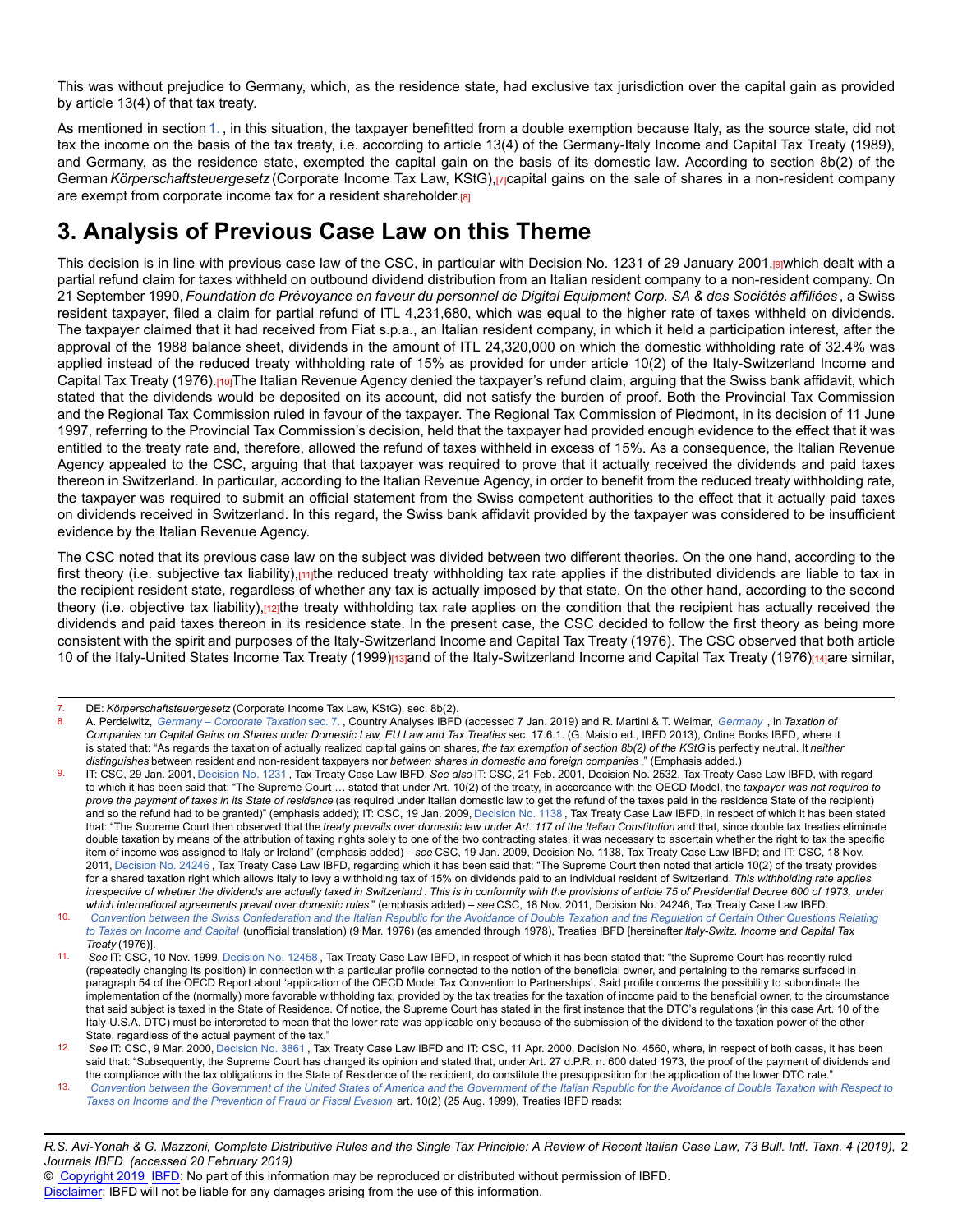as they are based on the OECD Model.[15]Finally, the CSC held that the aim of bilateral tax treaties is to avoid conflicts deriving from the overlapping of domestic tax systems by attributing the exclusive taxing right to a contracting state (i.e. the residence state), coupled with the corresponding waiver of the taxing right by the other contracting state (i.e. the source state).[16]In some cases, the residence state of the paying corporation (i.e. the source state) retains a limited taxing right (in the present case at a rate not exceeding 15% on the outbound dividends). The CSC held that such a limited right to tax dividends is exercised in the source state when the recipient of the income is liable to tax in its residence state, regardless of whether any tax is actually paid there.[17]In the present case, the taxpayer, by submitting the affidavit from the Swiss bank, has demonstrated that it is entitled to treaty benefits.

It should be mentioned that Decision No. 1231 of 29 January 2001 was also quoted recently by the CSC in Decision No. 23984 of 24 November 2016<sub>[18]</sub>concerning the allocation of taxing rights between France and Italy with regard to the income of an Italian resident artist derived from her singing performance carried out in France in 2004 as provided for by article 17 of the France-Italy Income and Capital Tax Treaty (1989).[19]The issues at stake in that case were whether article 17 of the France-Italy Income and Capital Tax Treaty (1989), read in conjunction with article 24, gave the two states concurrent jurisdiction to impose income tax and what the role of the Commentaries of the OECD Model<sub>[20]</sub>was in treaty interpretation. The facts of the case are the following. In 2004, Patrizia Ciofi, an Italian resident artist, received income from her singing performance carried out in France. She failed to declare this foreign-source income in her 2004 tax return. The Italian Revenue Agency, after auditing the taxpayer, discovered the income and taxed it. The plaintiff argued that she had already declared that income and paid taxes thereon in France, showing an official statement from the French competent authorities to the Italian Revenue Agency. Nonetheless, the Italian Revenue Agency applied article 17 of the France-Italy Income and Capital Tax Treaty (1989),[21]according to which, based on the interpretation given by the tax administration, the fact that the artist had already paid taxes in France did not prevent Italy from taxing that foreign source income, without prejudice to the recognition of the foreign tax credit. The Provincial Tax Commission granted the plaintiff's claim, while the Regional Tax Commission held that the jurisdiction to impose income tax with regard to this situation was not exclusively that of France but, rather, was concurrent. The Regional Tax Commission, based on a circular issued by the tax administration, held that Italy gives up its taxing right only when it is exclusively allocated to the other contracting state. On the other hand, when this is not expressly provided, as in the case at hand, Italy retains its taxing right and the risk of double taxation is mitigated through the recognition of a foreign tax credit for taxes paid abroad. The Regional Tax Commission recognized the plaintiff's good faith and undid the notice of deficiency with regard to sanctions only. Thus, the plaintiff's appeal before the CSC was rejected.<sup>[22]</sup>

… However, such dividends may also be taxed in the Contracting State of which the company paying the dividends is a resident and according to the laws of that State, but if the *beneficial owner* of the dividends is a resident of the other Contracting State, the tax so charged shall not exceed (a) 5 per cent of the gross amount of the dividends if the beneficial owner is a company which has owned at least 25 per cent of the voting stock of the company paying the dividends for a 12 month period ending on the date the dividend is declared; and (b) 15 per cent of the gross amount of the dividends in all other cases. This paragraph shall not affect the taxation of the company in respect of the profits out of which the dividends are paid. (Emphasis added.)

- 14. Art. 10(2) *Italy-Switz. Income and Capital Tax Treaty* (1976) states that:
	- However, such dividends may be taxed in the Contracting State of which the company paying the dividends is a resident, and according to the law of that State; but where the *recipient* of the dividends has a right to their enjoyment the tax so charged shall not exceed 15 per cent of the gross amount of the dividends. This paragraph shall not affect the taxation of a company with respect to the profits out of which such dividends are paid.
	- The competent authorities of the Contracting States shall agree as to how this paragraph shall be applied. (Emphasis added.)
- 
- 15. Most recently, *[OECD Model Tax Convention on Income and on Capital](http://dev-online.ibfd.org/kbase/#topic=doc&url=/linkresolver/static/&WT.z_nav=crosslinks&hash=)* (21 Nov. 2017), Models IBFD. 16. "the Supreme Court … has emphasized that such purpose is pursued by the attribution of the power of taxation to a Contracting State and, in the same way, by the waiver or by the limitation of the enforcement of said power by the other State (specifically of the State of Source). Therefore, the Supreme Court has held that the mere existence of the main power of taxation of the other Contracting State (or of the State of Residence) would be consistent with such aims, independently from the effective payment of the tax in that State." *See* A. Pozzo, *Avoidance of Double Non-Taxation in Italy* , in *Avoidance of Double Non-Taxation* Band 26, p. 186 [n. 58](http://dev-online.ibfd.org/kbase/#topic=doc&url=/linkresolver/static/bit_2019_04_it_1_fn_58&WT.z_nav=crosslinks&hash=bit_2019_04_it_1_fn_58) (M. Lang ed. 2003).
- 17. "… In this respect, the CSS has also held that the *OECD Model* does not provide either that the application of a lower rate fixed for the concurrent taxation in the source state should be made conditional on the proof of payment of taxes in the beneficiary's residence state." *See* Pozzo *supra* [n. 16](http://dev-online.ibfd.org/kbase/#topic=doc&url=/linkresolver/static/bit_2019_04_it_1_fn_16&WT.z_nav=crosslinks&hash=bit_2019_04_it_1_fn_16) .

18. IT: CSC, 24 Nov. 2016, Decision No. 23984.<br>19. Convention between the Government of the

- 19. *[Convention between the Government of the French Republic and the Government of the Italian Republic for the Avoidance of Double Taxation with Respect to Taxes](http://dev-online.ibfd.org/kbase/#topic=doc&url=/linkresolver/static/tt_fr-it_02_eng_1989_tt__td1&WT.z_nav=crosslinks&hash=tt_fr-it_02_eng_1989_tt__td1) [on Income and on Capital and for the Prevention of Fiscal Evasion and Fraud \(with a Protocol and Exchange of Letters\)](http://dev-online.ibfd.org/kbase/#topic=doc&url=/linkresolver/static/tt_fr-it_02_eng_1989_tt__td1&WT.z_nav=crosslinks&hash=tt_fr-it_02_eng_1989_tt__td1)* (unofficial translation) (5 Oct. 1989), Treaties IBFD [hereinafter *Fr.-Italy Income and Capital Tax Treaty* (1989)].
- 20. Most recently, *[OECD Model Tax Convention on Income and on Capital: Commentaries](http://dev-online.ibfd.org/kbase/#topic=doc&url=/linkresolver/static/tt_o2_02_eng_2017_mo__td2&WT.z_nav=crosslinks&hash=tt_o2_02_eng_2017_mo__td2)* (21 Nov. 2017), Models IBFD.
- 21. Art. 17(1) *Fr.-Italy Income and Capital Tax Treaty* (1989) reads:

Notwithstanding the provisions of Articles 14 and 15, income derived by a resident of a State as an entertainer, such as a theatre, motion picture, radio or television artist, or a musician, or as an athlete, from his personal activities as such exercised in the other State, *may be taxed* in that other State. Where an entertainer or athlete, being a resident of a State, derives income from the other State for performances that have a connection with his professional

standing, such income *may be taxed* in that other State.' (Emphasis added.)

<sup>22.</sup> The CSC in Decision No. 23984 (2016), *supra* [n. 18](http://dev-online.ibfd.org/kbase/#topic=doc&url=/linkresolver/static/bit_2019_04_it_1_fn_18&WT.z_nav=crosslinks&hash=bit_2019_04_it_1_fn_18) , with regard to the artist, confirmed the interpretation adopted in the decision and rejected the appeal. In its judgement, the CSC observed that tax treaties, which are usually drawn up on the basis of the *OECD Model* , generally provide either for an exclusive taxing right in respect of the foreign state or for a shared right between the two states. That said, in order to assess whether the provision grants exclusive or shared taxing right, the CSC proceeded to a textual interpretation of art. 17 *Fr.-Italy Income and Capital Tax Treaty* (1989). According to the CSC, the fact that art. 17 merely provides that "income … may be taxed in [the State from which the income originated (the source state)]" is critical. *See* "i Notwithstanding the provisions of Articles 14 and 15, income derived by a resident of a State as an entertainer, such as a theatre, motion picture, radio or television artiste, or a musician, or as an athlete, from his personal activities as such exercised in the other State, may be taxed in that other State." Indeed, the provision, unlike other articles of the Convention tax treaty (such as arts. 15, 18 and 19), does not stipulate that such income may be taxed only in the source state (France in this case), which would be indicative of an exclusive taxing right of the state concerned. Furthermore, art. 17(3) and (4) of the tax treaty uses the word "only" in regulating the case in which performances abroad are funded by public funds of the foreign state, thereby providing for the exclusivity of the taxing right. This means that, under art. 17(1) (which is applicable to the present case), the rights of the two states to tax are to be considered to be shared, as the word "only" does not appear in the text of the provision. In reaching these findings, the CSC expressly relied on the general rule on treaty interpretation as enshrined in *[Vienna Convention on the Law of Treaties](http://dev-online.ibfd.org/kbase/#topic=doc&url=/linkresolver/static/tt_u2_75_eng_1969_tt&WT.z_nav=crosslinks&hash=tt_u2_75_eng_1969_tt)* art. 31(1) (23 May 1969), Treaties IBFD, which states that: "A treaty shall be interpreted in good faith in accordance with the ordinary meaning to be given to the terms of the treaty in their context and in the light of its object and purpose". Accordingly, it has been stated that:

*R.S. Avi-Yonah & G. Mazzoni, Complete Distributive Rules and the Single Tax Principle: A Review of Recent Italian Case Law, 73 Bull. Intl. Taxn. 4 (2019),* 3 *Journals IBFD (accessed 20 February 2019)*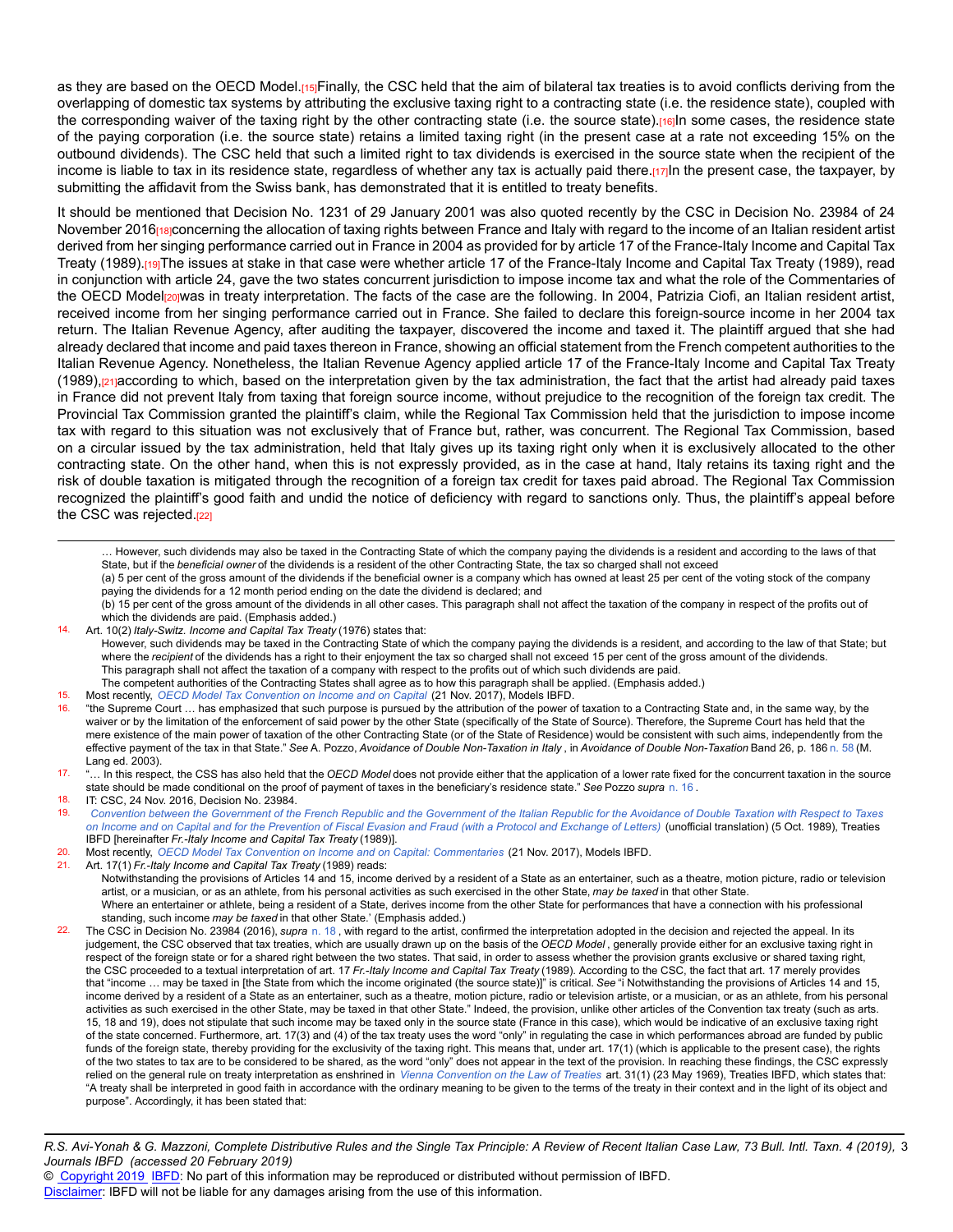### **4. Comments on Decision No. 25219 of the CSC**

Returning to the case at hand, i.e. Decision No. 25219 of the CSC, a couple of comments are worth mentioning. First, it appears that such a situation of double non-taxation resulting from the interaction of a treaty provision, in this case article 13(4) of the Germany-Italy Income and Capital Tax Treaty (1989) and German domestic law, i.e. section 8b(2) of the KStG, which provides for exemption of capital gains on the sale of shares in a foreign company, is accepted by both contracting states - Italy and Germany - as being consistent with the basic function of a tax treaty, i.e. to restrict the taxing rights established under domestic laws.[23]Article 13(4) of the Germany-Italy Income and Capital Tax Treaty (1989) is also consistent with the structure of article 13 of the OECD Model. As stated by Reimer[24]both the OECD Model (article 13(5)) and the UN Model<sub>[25]</sub>(article 13(6)) conclude their capital gains article with a catch-all clause that concerns all capital gains not covered by any of the preceding paragraphs. This clause provides that, where a resident of a contracting state derives gains from the alienation of property other than that referred to in article 13(1), (2), (3) and (4) of both the OECD Model and the UN Model, only the contracting state of which the alienator is resident should remain entitled to tax these gains. In the opinion of Reimer (2015),[26]the sale of shares is primarily governed by the PE principle provided in article 13(2) of the OECD Model and only secondarily by the catchall clause provided in article 13(5). As mentioned in section [2.](http://dev-online.ibfd.org/kbase/#topic=doc&url=/linkresolver/static/bit_2019_04_it_1_s_2&WT.z_nav=crosslinks&hash=bit_2019_04_it_1_s_2) , B. GmbH did not have a PE in Italy. Therefore, gains from the alienation of shares in companies can only be taxed in the residence state of the alienator (Germany). The source state (Italy) is prevented from taxing such gain, regardless of the level of participation. In this context, the Commentary on Article 13(5) of the OECD Model states that:

- 29 As regards gains from the alienation of any property other than that referred to in paragraphs 1, 2, 3 and 4, paragraph 5 provides that they *are taxable only in the State of which the alienator is a resident* . This corresponds to the rules laid down in Article 22.
- 30 The Article does not contain special rules for gains from the alienation of shares in a company (other than shares of a company dealt with in paragraph 4) or of securities, bonds, debentures and the like.*Such gains are, therefore, taxable only in the State of which the alienator is a resident* . (Emphasis added.)[27]

Moreover, the decision of the CSC, according to which, for purposes of the treaty application it is irrelevant whether any tax has been actually levied by the state to which the exclusive tax jurisdiction belongs, is fully consistent with OECD guidance. Indeed, according to the Commentary on Article 4(1) of the OECD Model (2017):

Paragraph 1 refers to persons who are "liable to tax" in a Contracting State under its laws by reason of various criteria. *In many States, a person is considered liable to comprehensive even if the Contracting State does not in fact impose tax* . For example, charities and other organizations may be exempted from tax, but they are exempt only if they meet all of the requirements for exemption specified in the tax laws. They are, thus, subject to the tax laws of a Contracting State. Furthermore, if they do not meet the standards specified, they are also required to pay tax. Most States would view such entities as residents for purposes of the Convention ( see, for example, paragraph 1 of Article 10 and paragraph 5 of Article 11). (Emphasis added.)<sub>[28]</sub>

In this regard, Ismer and Riemer (2015) have argued that:

States disagree on the question whether persons can be considered "liable to tax" and, thus, residents even though they do *not actually have to pay taxes* . This concerns entities such as pension funds, charities, sovereign wealth funds and other organizations which may be exempt from tax, provided they meet all pertinent requirements under domestic tax law. Most States would grant treaty entitlement to such entities as the entities are seen as being liable to tax in the first step and relieved from that abstract liability to tax in the second step. Certain States such as the Netherlands, however, hold the opposite view, unless a particular DTC expressly provides otherwise. (Emphasis added.)[29]

Therefore, it should be noted that such a situation of double non-taxation arising from the application of complete distributive rules (as it is in the case at hand with the equivalent of article 13(4) of the OECD Model that allocates exclusive taxing rights to the residence state of the alienator) and domestic law is a direct consequence, maybe unfortunate to some extent, of the systematic structure of the Germany-Italy Income and Capital Tax Treaty (1989), which reproduces the OECD Model.

[T]he ordinary meaning of the words has a legally imposed hermeneutical weight' and that 'recourse to methods that differ from textual interpretation is allowed only when the latter leads to obscure or conflicting conclusions.' ... A final argument of (international legal) relevance used by the *Corte* as further support to its findings consisted in referring to the Commentary on Articles of the OECD Model Tax Convention … In particular, the *Corte* acknowledged that, with respect to Article 17, the OECD Commentary expressly refers to the tax credit system as a means to offset double taxation (paras. 9 and 12), by that confirming the shared nature of the two States' taxing rights.

*R.S. Avi-Yonah & G. Mazzoni, Complete Distributive Rules and the Single Tax Principle: A Review of Recent Italian Case Law, 73 Bull. Intl. Taxn. 4 (2019),* 4 *Journals IBFD (accessed 20 February 2019)*

*See* L. Marotti, Case note – *Corte di Cassazione* (Sez. tributaria civile), 24 Nov. 2016, No. 23984, *Patrizia Ciofi v. Agenzia delle entrate* , IYIL XXVI (2016), pp. 517 – 521.

<sup>23.</sup> *See* Scapa & Henie, *supra* [n. 2](http://dev-online.ibfd.org/kbase/#topic=doc&url=/linkresolver/static/bit_2019_04_it_1_fn_2&WT.z_nav=crosslinks&hash=bit_2019_04_it_1_fn_2) .

<sup>&</sup>lt;sup>24.</sup> E. Reimer et al., *Klaus Vogel on Double Taxation Conventions* p. 1077 (E. Reimer & A. Rust eds., 4<sup>th</sup>ed., Wolters Kluwer 2015).<br>25. LIN Model Double Taxation Convention between Developed and Developing Countries (1

<sup>25.</sup> *[UN Model Double Taxation Convention between Developed and Developing Countries](http://dev-online.ibfd.org/kbase/#topic=doc&url=/linkresolver/static/tt_u2_02_eng_2011_mo&WT.z_nav=crosslinks&hash=tt_u2_02_eng_2011_mo)* (1 Jan. 2011), Models IBFD.

<sup>26.</sup> Reimer et al., *supra* [n. 24](http://dev-online.ibfd.org/kbase/#topic=doc&url=/linkresolver/static/bit_2019_04_it_1_fn_24&WT.z_nav=crosslinks&hash=bit_2019_04_it_1_fn_24) , at p. 1077.

<sup>27.</sup> Paras. 29 and 30 *OECD Model: Commentary on Article 13* (2017).

 $28.$  Id., at para.  $8.11.$ <br>29. Riemer et al. sur

<sup>29.</sup> Riemer et al., *supra* [n. 24](http://dev-online.ibfd.org/kbase/#topic=doc&url=/linkresolver/static/bit_2019_04_it_1_fn_24&WT.z_nav=crosslinks&hash=bit_2019_04_it_1_fn_24) , at pp. 245 - 246.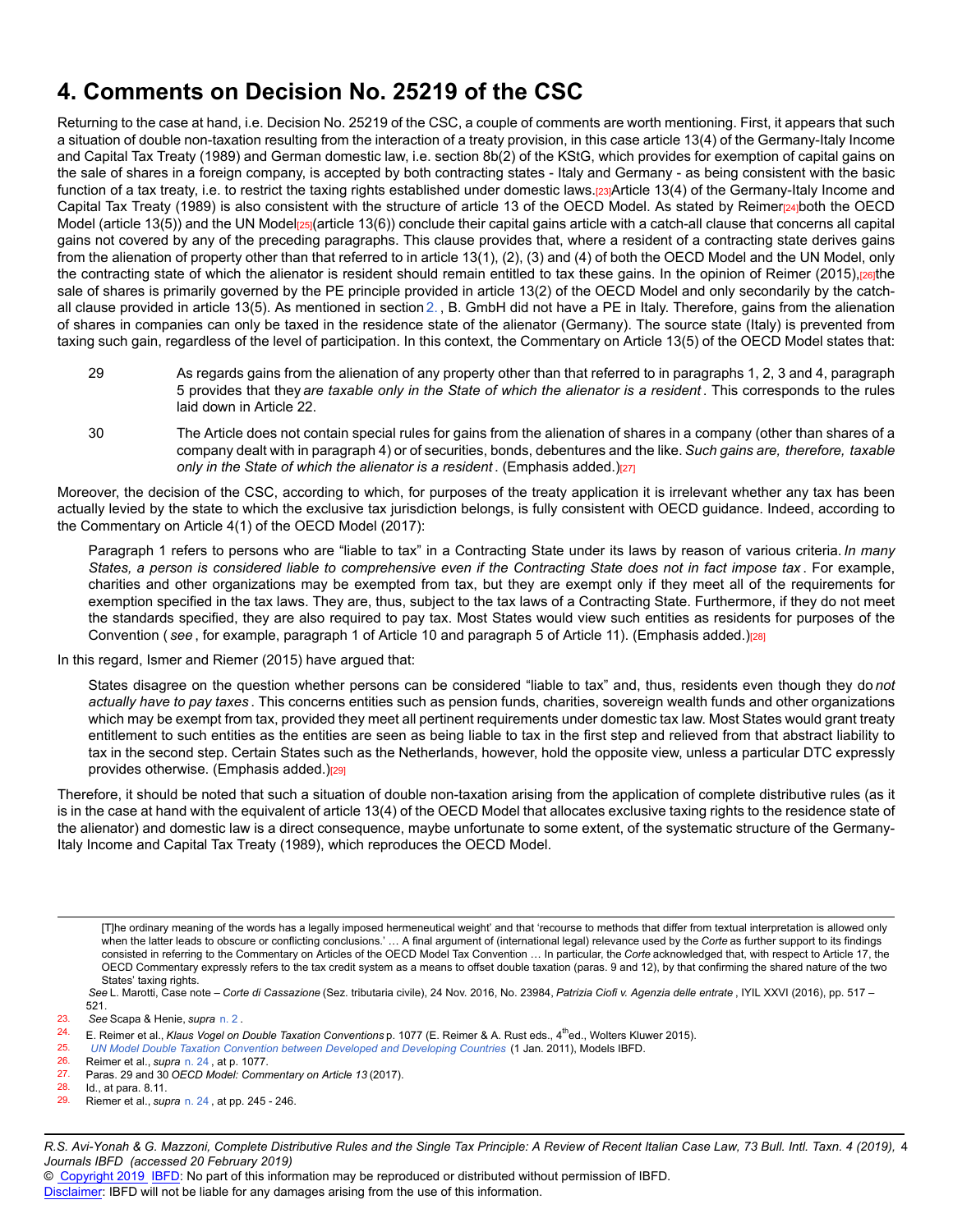### **5. Comparative Analysis: The***Lamesa Holdings***(1997) Case**

From a comparative perspective, interestingly, the principles underlying CSC decision No. 25219 seem to be consistent with the results reached by some foreign courts, for example, the Australian Federal Court of Australia (FCA) in the famous *Lamesa Holdings* case,[30]which dealt with the sale of indirect interests in real property under the Australia-Netherlands Income Tax Treaty (1976).[31]In 1991, a US limited partnership, Leonard Green and Associates LP (LGA) decided to acquire an Australian mining company, Arimco Resources and Mining Company NL (Arimco), through interposed entities.[32]To this extent, a US limited partnership was created, Green Equity Investors LP (GEI) and, on 31 January 1992, GEI acquired the issued share capital of a company named Australian Resources Limited (ARL). On the same day, ARL then acquired the capital of a company named Australian Resources Mining Pty Limited (ARM). On 6 February 1992, GEI acquired the issued share capital of Lamesa, a private limited company incorporated in the Netherlands. GEI thereafter transferred the capital of ARL to Lamesa. On 23 February 1992, ARM successfully executed its takeover bid for Arimco. As a consequence, the whole capital of Arimco was owned by ARM.

A foreign holding company, Lamesa Holding BV (Lamesa), incorporated in the Netherlands, was used to enable the principals of GEI to benefit from the Australia-Netherlands Income Tax Treaty (1976). Lamesa (the taxpayer) sold the shares in ARL on 31 January 1994 and on 11 January 1996, realizing profits of USD 74,693,888 and USD 128,022,859 in, respectively, the 1994 and 1996 income tax year.

The issue in the case at hand concerned the proper interpretation of article 13(2)[33] of the Australia-Netherlands Income Tax Treaty (1976) and the interrelationship of that article with article 7. The issue was whether the alienation of real property article (article 13) applied to the profits derived by Lamesa, with Australia having the right to tax those profits.[34]If the article did not apply, the taxing right over those profits rested with the Netherlands but the Netherlands never asserted its right to tax the profits under its domestic tax law, i.e. the Dutch participation exemption. Consequently, if article 13 was held to be inapplicable, double non-taxation would arise.

The FCA noted that:

The Agreement is an agreement for the avoidance of double taxation and the prevention of fiscal evasion with respect to taxes on income. Although, therefore, the Agreement has this dual object, *the Agreement substantially concerns allocation of taxing power*... The allocation is of the right to tax. *There is nothing in the Agreement which compels a jurisdiction to exercise that right* . Australia, for example, does not tax "exempt income," although such income could fall within the business profits Article.

*Save as to its operation to allocate taxing power, the Agreement is little concerned directly with fiscal evasion* . However, article 25 provides for an exchange of information between the competent authorities of each State, which exchange is vital to countering fiscal evasion. (Emphasis added.)

#### The FCA then stated that:

If Art 13 applies, then profit from the alienation is authorized to be taxed in the place where the realty referred to in the Article is. If the alienation falls outside Art 13, then any profit falls to be taxed under Art 4, in this case in the Netherlands. *It happens to be the case, because of unilateral relief granted by the law of the Netherlands, that no tax will be payable in the Netherlands* . *That of itself can not affect the interpretation of the Agreement* . (Emphasis added.)

According to Lennard (2004), the courts in *Lamesa Holdings* recognized that double non-taxation may ultimately arise "simply" because one of the treaty parties chooses not to exercise its rights to tax under the tax treaty and it is accepted that countries need not exercise their full taxing rights under a tax treaty. In his opinion, the first instance judge in the *Lamesa Holdings* case was even clearer in rejecting the single tax principle.[35]

- 32. Arimco, in turn, wholly owned Arimco Mining Pty Limited (Arimco Mining), which engaged in gold mining activities.<br>33. Art. 13 Austri-Neth Income Tax Treaty (1976) reads as follows:
- 33. Art. 13 *Austrl.-Neth. Income Tax Treaty* (1976) reads as follows:
	- 1. Income from the alienation of real property may be taxed in the State in which that property is situated.

2. For the purposes of this Article: (a) the term "real property" shall include: (i) a lease of land or any other *direct interest* in or over land; (ii) rights to exploit, or to explore for, natural resources; and (iii) shares or comparable interests in a company, the assets of which consist wholly or principally of *direct interests* in or over land in one of the States or of rights to exploit, or to explore for, natural resources in one of the States. (Emphasis added.)

- 34. The Commissioner argued that art. 13(2)(a) *Austrl.-Neth. Income and Capital Tax Treaty* (1976) applies to direct and indirect interests in real property. The Commissioner also contended that the court should look through the interposed entities and apply art. 13 to Lamesa's indirect interest in the gold mining leases. The difficulty for the Commissioner was that art. 13 expressly refers to direct interests in real property rather than just referring to interests in real property. The central theme was whether the FCA should have ignored the restriction of the interests in art. 13 to direct interests.
- 35. M. Lennard, *[Australia](http://dev-online.ibfd.org/kbase/#topic=doc&url=/linkresolver/static/ifacahier_2004_volume1_australia&WT.z_nav=crosslinks&hash=ifacahier_2004_volume1_australia)* , in *Double non-taxation* Subject I [p. 150] (IFA Cahiers vol. 89a, IBFD 2004), Online Books IBFD states that: "The *Lamesa* first instance judge, whose decision had been unsuccessfully appealed from, had more explicitly rejected the proposition that the object and purpose of a DTA " *is not only to avoid double taxation* , *but also to ensure that tax is paid somewhere* " (emphasis added). Neither court, however, accepted that the necessary corollary of the object and purpose of preventing double taxation was that tax should be paid somewhere, to give effect (on one argument) to the object and purpose of preventing fiscal evasion; *see also* V. Crosland, *Australia: Double tax treaty protection-appeal lodged* , 8 Intl. Tax Rev. 7, p. 54 (July/Aug. 1997), who stated that: "An appeal has been lodged against the decision in Lamesa Holdings BV v FCT 97 ACT 4229. In that case, it was held that a Netherlands company (Lamesa) was not taxable in Australia on profits from the sale of shares in an Australian company, which was the holding company for a chain of Australian subsidiaries. The reasoning was that: '... the clear object and purpose of the Netherlands double tax treaty is that of avoiding double taxation, *not of ensuring that tax is paid in one of the contracting states. Therefore* , *although the result is that no tax will be paid anywhere* , *the clear words of Article 13 should not be departed from* .'" (Emphasis added.)

*R.S. Avi-Yonah & G. Mazzoni, Complete Distributive Rules and the Single Tax Principle: A Review of Recent Italian Case Law, 73 Bull. Intl. Taxn. 4 (2019),* 5 *Journals IBFD (accessed 20 February 2019)*

© [Copyright 2019](http://www.ibfd.org/Copyright-IBFD) [IBFD:](http://www.ibfd.org) No part of this information may be reproduced or distributed without permission of IBFD.

<sup>30.</sup> AU: FCA, 20 Aug. 1997, *Lamesa Holdings BV v. Commissioner of Taxation* , NG 225 of 1997, Tax Treaty Case Law IBFD.

<sup>31.</sup> *[Agreement between Australia and the Kingdom of the Netherlands for the Avoidance of Double Taxation and the Prevention of Fiscal Evasion with Respect to Taxes](http://dev-online.ibfd.org/kbase/#topic=doc&url=/linkresolver/static/tt_au-nl_01_eng_1976_tt__td1&WT.z_nav=crosslinks&hash=tt_au-nl_01_eng_1976_tt__td1) [on Income](http://dev-online.ibfd.org/kbase/#topic=doc&url=/linkresolver/static/tt_au-nl_01_eng_1976_tt__td1&WT.z_nav=crosslinks&hash=tt_au-nl_01_eng_1976_tt__td1)* (17 Mar. 1976), Treaties IBFD [hereinafter *Austrl.-Neth. Income Tax Treaty* (1976)].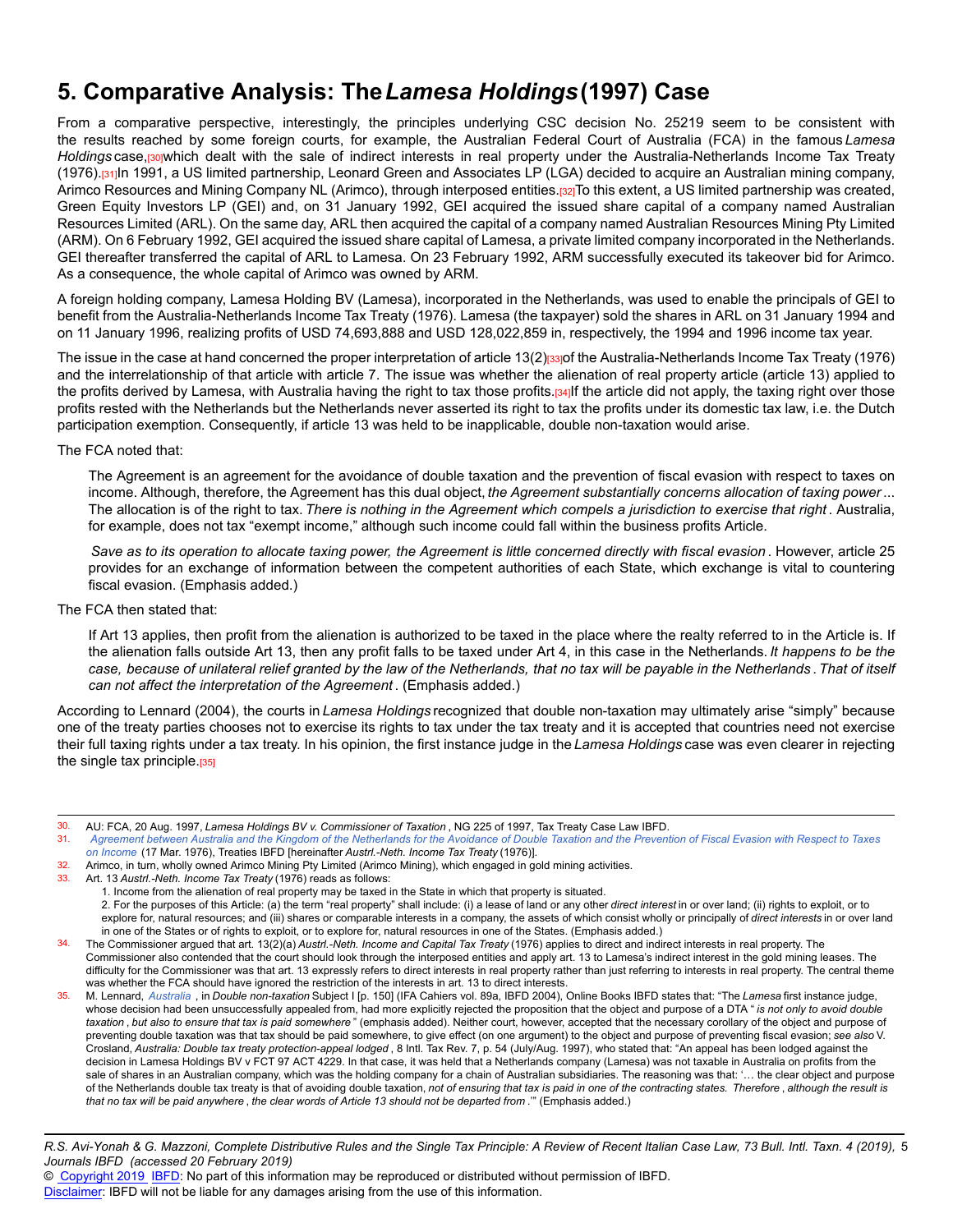The Australian government was obviously unhappy with the results of the *Lamesa Holdings* case. Consequently, it amended the International Tax Agreements Act 1953 (the "Agreements Act")<sup>[36]</sup>to extend the scope of the alienation of real property article to situations in which interposed entities are used.[37]As mentioned, the taxpayer in the *Lamesa Holdings* case used two interposed entities to argue successfully that the alienation of real property article was inapplicable to profits from the sale of subsidiaries and that therefore the profits were not assessable in Australia. Taxation Laws Amendment Bill No. 11<sub>[38]</sub>was introduced on 9 December 1999 in the House of Representatives. Item 1 of Schedule 1 proposed the inclusion of section 3A in the Agreements Act. The operative provision was subsection 3A(2), which states that:

alienation of income provisions in Australia's treaties are extended to indirect interests in real property held through interposed entities. If the value of the interposed entities is principally attributable to real property, this subsection allows the alienation of real property article to apply to any interests in interposed entities.

## **6. Solutions Proposed**

So, what can contracting states do in order to avoid these situations of double non-taxation? The majority of scholars believe that contracting states may implement a measure in a tax treaty, for example, a subject-to-tax clause, giving the source state (Italy) the right to exercise its taxing rights in cases where the residence state (Germany) does not tax the income (capital gain) under its domestic law (section 8b(2) of the KStG).[39]So, as suggested by Lang, Italy may require an amendment of the Germany-Italy Income and Capital Tax Treaty (1989) and negotiate the insertion of a subject-to-tax clause similar to that included in article 15 of the Protocol to the France-Italy Income and Capital Tax Treaty (1989), according to which:

In the cases where, in accordance with the provisions of this Convention, income must be exempted by one of the States, the exemption shall be granted if and to the extent such income is taxable in the other State. $[40]$ 

Thus, the France-Italy Income and Capital Tax Treaty (1989) links exemption in Italy to taxation in France. Conci and Mayr (2004)<sub>[41]</sub>argued that historically Italy was not interested in negotiating "subject-to-tax" clauses because it has adopted the credit method. Therefore, these clauses are inserted into tax treaties at the request of the other contracting states that adopt the exemption method. In this regard, it is highly likely that article 15 of the Protocol to the France-Italy Income and Capital Tax Treaty (1989) was negotiated by and inserted into the tax treaty at the request of France since it had made a reservation to the Commentary on Article 13(5) of the OECD Model. Accordingly, France can accept the provisions of article 13(5) of the OECD Model, but wishes to retain the possibility of applying the provisions in its laws relative to the taxation of gains from the alienation of shares or rights which are part of a substantial participation in a company which is a resident of France. Nonetheless, it is very unclear, from a tax policy perspective, why the Italian treaty negotiators did not include such provision in the Germany-Italy Income and Capital Tax Treaty (1989). Indeed, both tax treaties were concluded around mid-October 1989. In particular, the Germany-Italy Income and Capital Tax Treaty (1989) was concluded two weeks after the France-Italy Income and Capital Tax Treaty (1989), which was signed in Venice on 5 October 1989. In the authors' opinion, if a similar provision to article 15 of the Protocol to the France-Italy Income and Capital Tax Treaty (1989) had been included in the Germany-Italy Income and Capital Tax Treaty (1989) as well, the CSC would have reached a different result in the case at hand, since Italy as source state could have taxed the capital gains if the other state – i.e. the residence state, Germany – did not exercise its right to tax pursuant to domestic law.

Such view is also confirmed by case law concerning situations of double non-taxation arising for Italian resident taxpayers earning their employment income abroad. Up to 31 December 2000, employment income earned abroad was exempt from tax on the basis of Italian domestic law.[42]Therefore, in those cases, double non-taxation of employment income occurred when the foreign source state – France

<sup>36.</sup> AU: International Tax Agreements Act 1953.<br>37. See B. Spoeji, The Amendment of Australia

<sup>37.</sup> *See* R. Snoeij, *The Amendment of Australia's Domestic Law after the Lamesa Case: A Lesson to be Learned from Dutch Case Law?* , 35 Intertax 10, pp. 548-554 (2007).

<sup>38.</sup> AU: Taxation Laws Amendment Bill No. 11.<br>39. See also Scana & Henie, sunra n. 2 : see a

See also Scapa & Henie, *supra* [n. 2](http://dev-online.ibfd.org/kbase/#topic=doc&url=/linkresolver/static/bit_2019_04_it_1_fn_2&WT.z_nav=crosslinks&hash=bit_2019_04_it_1_fn_2); see also E. Reimer et al., *supra* [n. 24](http://dev-online.ibfd.org/kbase/#topic=doc&url=/linkresolver/static/bit_2019_04_it_1_fn_24&WT.z_nav=crosslinks&hash=bit_2019_04_it_1_fn_24), at p. 1077, who states that: "If, however, the treaty contains a general subject-to-tax-clause and the capital gain is not taxed in the residence State, taxation in the source State is maintained"; P. Arginelli & G. Cuzzolaro, *Sull'applicabilità delle Convenzioni contro le doppie imposizioni in assenza di un'effettiva duplicazione d'imposta* , Rivista di Diritto Tributario, supplemento online (6 Dec. 2018), available at [http:/](http://www.rivistadirittotributario.it/2018/12/06/sullapplicabilita-delle-convenzioni-le-doppie-imposizioni-assenza-uneffettiva-duplicazione-dimposta/)/ [www.rivistadirittotributario.it/2018/12/06/sullapplicabilita-delle-convenzioni-le-doppie-imposizioni-assenza-uneffettiva-duplicazione-dimposta/](http://www.rivistadirittotributario.it/2018/12/06/sullapplicabilita-delle-convenzioni-le-doppie-imposizioni-assenza-uneffettiva-duplicazione-dimposta/) (accessed 8 Jan. 2019); and M. Lang, *[General Report](http://dev-online.ibfd.org/kbase/#topic=doc&url=/linkresolver/static/ifacahier_2004_volume1_genreport&WT.z_nav=crosslinks&hash=ifacahier_2004_volume1_genreport)* , in *Double non-taxation* Subject I [pp. 85 – 86] (IFA Cahiers vol. 89a, IBFD 2004), Online Books IBFD pp. 85-86, who notes that: "it must be assumed that the contracting states accepted that the national tax systems are subject to change and that a contracting state may at a later stage decide not to exercise a right to tax assigned to it by the convention. This may trigger double non-taxation if the other contracting state is still prevented from taxation pursuant to the treaty provisions. This consequence is not in contradiction with the objective and purpose of the DTC provision. If the contracting states want to ensure that the convention does not lead to cases of double non-taxation in the future, this cannot be achieved by way of interpretation. Instead, this will require an amendment of the convention … Moreover, various forms of 'subject-to-tax' clauses also aim at achieving this objective [that single taxation is applied]. In recent years, states have increasingly agreed on rules within the scope of application of the exemption method, according to which exemption in one state depends on whether the other contracting state exercises the taxation right assigned to it by the convention. *These rules* … clearly *serve to ensure single taxation* ." (Emphasis added.)

<sup>40.</sup> *See also [Convention between the Government of the Republic of Italy and the Government of the Republic of Zambia for the Avoidance of Double Taxation and](http://dev-online.ibfd.org/kbase/#topic=doc&url=/linkresolver/static/tt_it-zm_01_eng_1972_tt__td1&WT.z_nav=crosslinks&hash=tt_it-zm_01_eng_1972_tt__td1) [the Prevention of Fiscal Evasion with Respect To Taxes on Income](http://dev-online.ibfd.org/kbase/#topic=doc&url=/linkresolver/static/tt_it-zm_01_eng_1972_tt__td1&WT.z_nav=crosslinks&hash=tt_it-zm_01_eng_1972_tt__td1)* art. 18 (27 Oct. 1972) (as amended through 1980), Treaties IBFD, which reads: "Subject to the provisions of paragraph 1 of Article 19, any pension or similar remuneration derived from sources within a Contracting State in consideration of past employment by an individual who is a resident of the other Contracting State and *subject to tax* in respect thereof in that other Contracting State, *shall be exempt from tax* in the firstmentioned Contracting State" (emphasis added).

<sup>41.</sup> P. Conci & S. Mayr, *[Italy](http://dev-online.ibfd.org/kbase/#topic=doc&url=/linkresolver/static/ifacahier_2004_volume1_italy&WT.z_nav=crosslinks&hash=ifacahier_2004_volume1_italy)* , in *Double non-taxation* Subject I [at p. 464] (IFA Cahiers vol. 89a, IBFD 2004), Online Books IBFD.

<sup>42.</sup> Under IT: *Decreto del Presidente della Repubblica* (Presidential Decree) No. 917 of 1986, art. 3(3)(c), income from employment exercised abroad on a regular basis and under an exclusive relationship was excluded from the basis of taxation. IT: Decreto Legislativo (Legislative Decree) No. 314 of 2 September 1997, para. 5(1)(a) abolished art. 3(3)(c) with effect from 1 Jan. 2001.

*R.S. Avi-Yonah & G. Mazzoni, Complete Distributive Rules and the Single Tax Principle: A Review of Recent Italian Case Law, 73 Bull. Intl. Taxn. 4 (2019),* 6 *Journals IBFD (accessed 20 February 2019)*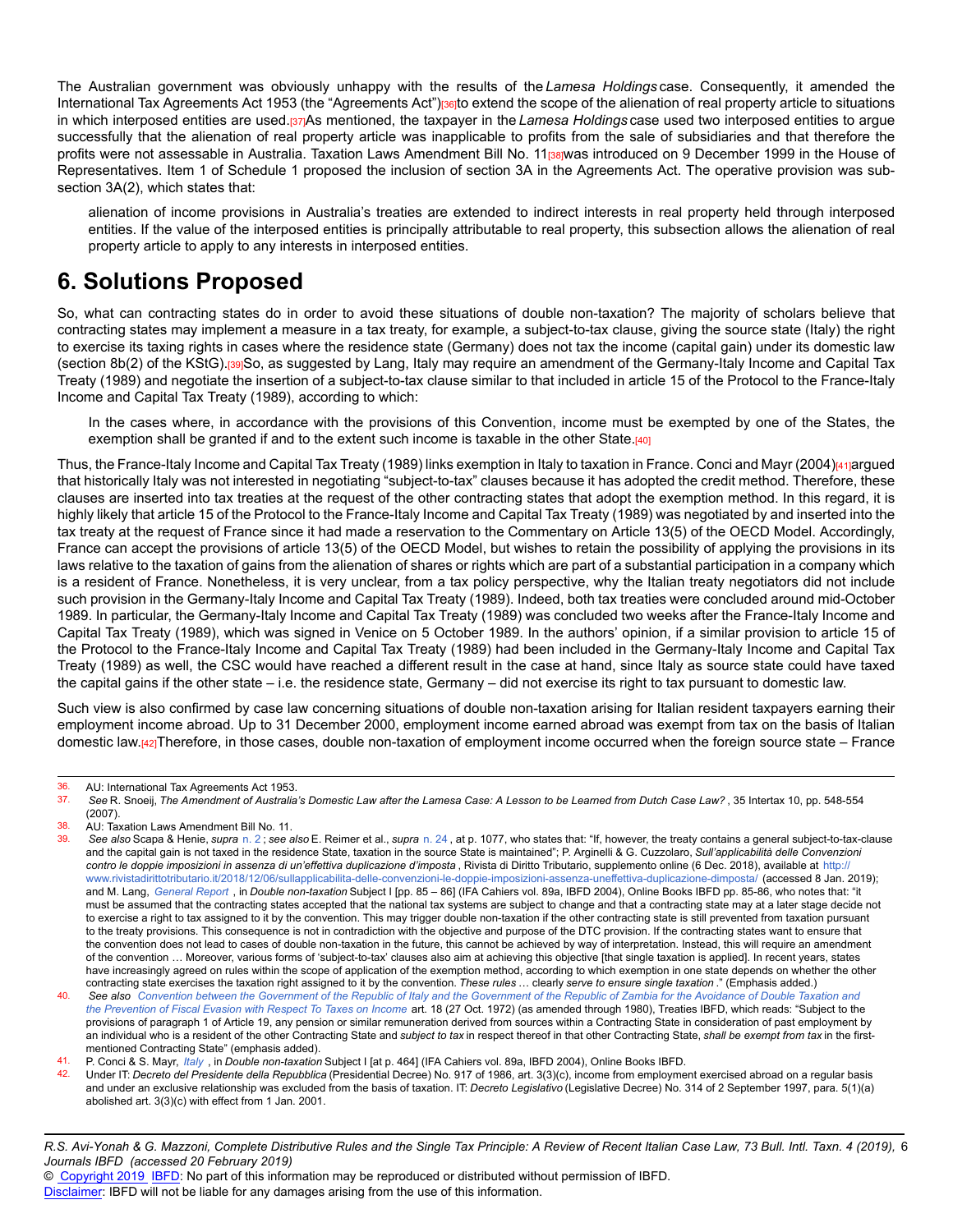– did not tax this income in accordance with a treaty provision, i.e. article 15(4) of the France–Italy Income and Capital Tax Treaty (1989), which attributed to Italy an exclusive right to tax.[43]The Provincial Tax Commission of Sanremo in Decision No. 256 of 22 March 1996<sub>[44]</sub>and the Provincial Tax Commission of Imperia in Decision No. 381 of 26 June 1997<sub>[45]</sub>held that article 15 of the Protocol to the France-Italy Income and Capital Tax Treaty (1989) expressly provides that the non-taxation in France, in other words, the waiver by France of its power to tax, is granted if, and to the extent, that such income is in any case taxable in Italy. Substantially, Italy and France agreed by article 15 of the Protocol that, in those cases where an item of income must be exempt in one of the two states (France in the case at hand pursuant to article 15(4) of the tax treaty), exemption is granted (in France) if and to the extent such income is in any case taxable in Italy. However, due to the fact that such income is not taxed in Italy as a consequence of domestic tax law (art. 3(3)(c) of *Decreto del Presidente della Repubblica* (Presidential Decree) No. 917 of 1986), the right to tax such employment income reverts back to France<sup>[46]</sup>thanks to article 15 of the Protocol and by way of derogation from article 15(4) of the France-Italy Income and Capital Tax Treaty (1989). In such a way, there is no double exemption and double exemption should in any way be pursued by France as source state where the employment income was generated.

Finally, Conci and Mayr (2004) seem to share this view.[47]However, it should be noted that they refer to the hypothetical case of Italy as residence state. Thus, their example refers to the case where capital gains are realized by Italian companies on the disposal of foreign shareholdings. In their opinion, if the tax treaty contains a subject-to-tax clause, the source state may tax the capital gains if they are not taxed in Italy. Since article 15 of the Protocol to the France-Italy Income and Capital Tax Treaty (1989) is a reciprocal provision, the authors believe that it can also be applied the other way around, i.e. where Italy as source state may tax the capital gains if they are not taxed in France.[48]Thus, in a hypothetical situation where French companies realized a capital gain from the disposal of Italian shareholdings and the capital gain is exempt in France, the right to tax should revert back to Italy.

(a) is a resident of the other Contracting State; and

- 
- (d) *is not subject to tax on those gains in the other Contracting State* . (Emphasis added.)

If the Italian government wishes to renegotiate the *Ger.-Italy Income and Capital Tax Treaty* (1989) in order to avoid results of Decision No. 25219 (2018), *supra* [n. 1](http://dev-online.ibfd.org/kbase/#topic=doc&url=/linkresolver/static/bit_2019_04_it_1_fn_1&WT.z_nav=crosslinks&hash=bit_2019_04_it_1_fn_1) , it may negotiate a similar clause to those included in the *Italy-U.K. Income Tax Treaty* (1988) and the *Italy-S. Afr. Income Tax Treaty* (1995), obviously without including requirements provided by art. 13(5)(b) and (c) *Italy-S. Afr. Income Tax Treaty* (1995).

*R.S. Avi-Yonah & G. Mazzoni, Complete Distributive Rules and the Single Tax Principle: A Review of Recent Italian Case Law, 73 Bull. Intl. Taxn. 4 (2019),* 7 *Journals IBFD (accessed 20 February 2019)*

© [Copyright 2019](http://www.ibfd.org/Copyright-IBFD) [IBFD:](http://www.ibfd.org) No part of this information may be reproduced or distributed without permission of IBFD.

<sup>43.</sup> Art. 15(4) *Fr.-Italy Income and Capital Tax Treaty* (1989) reads: "Notwithstanding the preceding provisions of this Article, employment income of persons living in the frontier zone of one of the States and working in the frontier zone of the other State *shall be taxable only* in the State of which such a person is resident" (emphasis added). The cases at hand concerned the treatment of employment income earned by frontier workers. The taxpayers were resident in Liguria, one of three Italian regions neighbouring France. According to art. 9 of the Protocol to the *Fr.-Italy Income and Capital Tax Treaty* (1989), frontier zones should be understood to mean those areas in Italy and those departments in France which are adjacent to the border.

<sup>44.</sup> IT: CTPL, 22 Mar. 1996, Decision No. 256, Tax Treaty Case Law IBFD.<br>45. IT: CPTL 26 June 1997, Decision No. 381, Tax Treaty Case Law IBFD.

<sup>45.</sup> IT: CPTI, 26 June 1997, Decision No. 381, Tax Treaty Case Law IBFD.<br>46. Id at C. Innamorato, Summary where it is stated that: "The Tax Court

Id., at C. Innamorato, Summary, where it is stated that: "The Tax Court ... held that Art. 15(4) attributed to Italy in the case at hand an exclusive right to tax. However, since Italy could not tax this income under its domestic law ... and the treaty could not be read as creating such a right to tax, Italy could not tax the taxpayer's French employment income. The Court then referred to Point 15 of the Protocol to the treaty on the basis of which France is obliged to give up its right to tax the employment income under Art. 15(4) of the treaty only if that income is taxed in Italy. Consequently, since in the case at hand Italy did not impose any tax, the employment income of the Italian frontier worker was taxable in France."

<sup>47.</sup> *See* Conci & Mayr, *supra* [n. 41](http://dev-online.ibfd.org/kbase/#topic=doc&url=/linkresolver/static/bit_2019_04_it_1_fn_41&WT.z_nav=crosslinks&hash=bit_2019_04_it_1_fn_41) , at p. 470, who state that: "It is very rare for taxpayers resident in Italy to benefit from a double exemption because Italy adopts the credit method in its treaties. Double non-taxation may arise from the Tax Reform of 2004 which grants to Italian companies exemption from tax on capital gains derived from the disposal of foreign shareholdings registered as financial assets. If the state of source is not allowed to tax this capital gain, double non-taxation occurs. This double non-taxation (accepted under the OECD model) is, however, eliminated in the Italy-France treaty (1989) by means of 'subject-to-tax' clause (no. 15 of the protocol) whereby France as state of source may tax the capital gains if they are not taxed in Italy." *See also* Conci & Mayr, *supra* [n. 41](http://dev-online.ibfd.org/kbase/#topic=doc&url=/linkresolver/static/bit_2019_04_it_1_fn_41&WT.z_nav=crosslinks&hash=bit_2019_04_it_1_fn_41) , at p. 476, where these authors state that: "We can mention the following clauses: in the Italy-France treaty (1989), no. 15 of the protocol stipulates that the exemption in one contracting state provided under the treaty only applies if the income is taxed in the other contracting state. If, therefore, France cannot tax, in accordance with article 13 paragraph 5 of the treaty, the capital gain derived from the disposal of a non-qualified shareholding, the right to tax reverts back France, if the seller of the shareholding is an Italian company and the capital gain is exempt in Italy."

<sup>48.</sup> In addition, Conci & Mayr *supra* [n. 41](http://dev-online.ibfd.org/kbase/#topic=doc&url=/linkresolver/static/bit_2019_04_it_1_fn_41&WT.z_nav=crosslinks&hash=bit_2019_04_it_1_fn_41) , at p. 470 noted that two tax treaties, *Convention between the Government of the United Kingdom of Great Britain and Northern Ireland and the Government of the Italian Republic for the Avoidance of Double Taxation and the Prevention of Fiscal Evasion with Respect to Taxes on Income* (21 Oct. 1988), Treaties IBFD [hereinafter *Italy-U.K. Income Tax Treaty* (1988)] and *Convention between the Government of the Italian Republic and the Government of the Republic of South Africa for the Avoidance of Double Taxation with Respect to Taxes on Income and for the Prevention of Fiscal Evasion* (16 Nov. 1995), Treaties IBFD [hereinafter *Italy-S. Afr. Income Tax Treaty* (1995)] contain a clause whereby non-taxation in the state of residence is a reason for taxation in the state of source. Art. 13(5) *Italy-U.K. Income Tax Treaty* (1988) reads as follows:

The provisions of paragraph 4 of this Article shall not affect the right of a Contracting State to levy according to its law a tax on gains from the alienation of any property derived by an individual who:

<sup>(</sup>a) is a resident of the other Contracting State; and

<sup>(</sup>b) has been a resident of the first-mentioned Contracting State at any time during the five years immediately preceding the alienation of the property; and (c) *is not subject to tax on those gains in the other Contracting State* . (Emphasis added.)

*See also* article 13(5) of the *Italy-S. Afr. Income Tax Treaty* (1995), which reads:

The provisions of paragraph 4 of this Article shall not affect the right of a Contracting State to levy according to its law a tax on gains from the alienation of any property derived by an individual who:

<sup>(</sup>b) has been a resident of the first-mentioned Contracting State at any time during the years immediately preceding the alienation of the property; and (c) such property was acquired while the individual was a resident of the first-mentioned State; and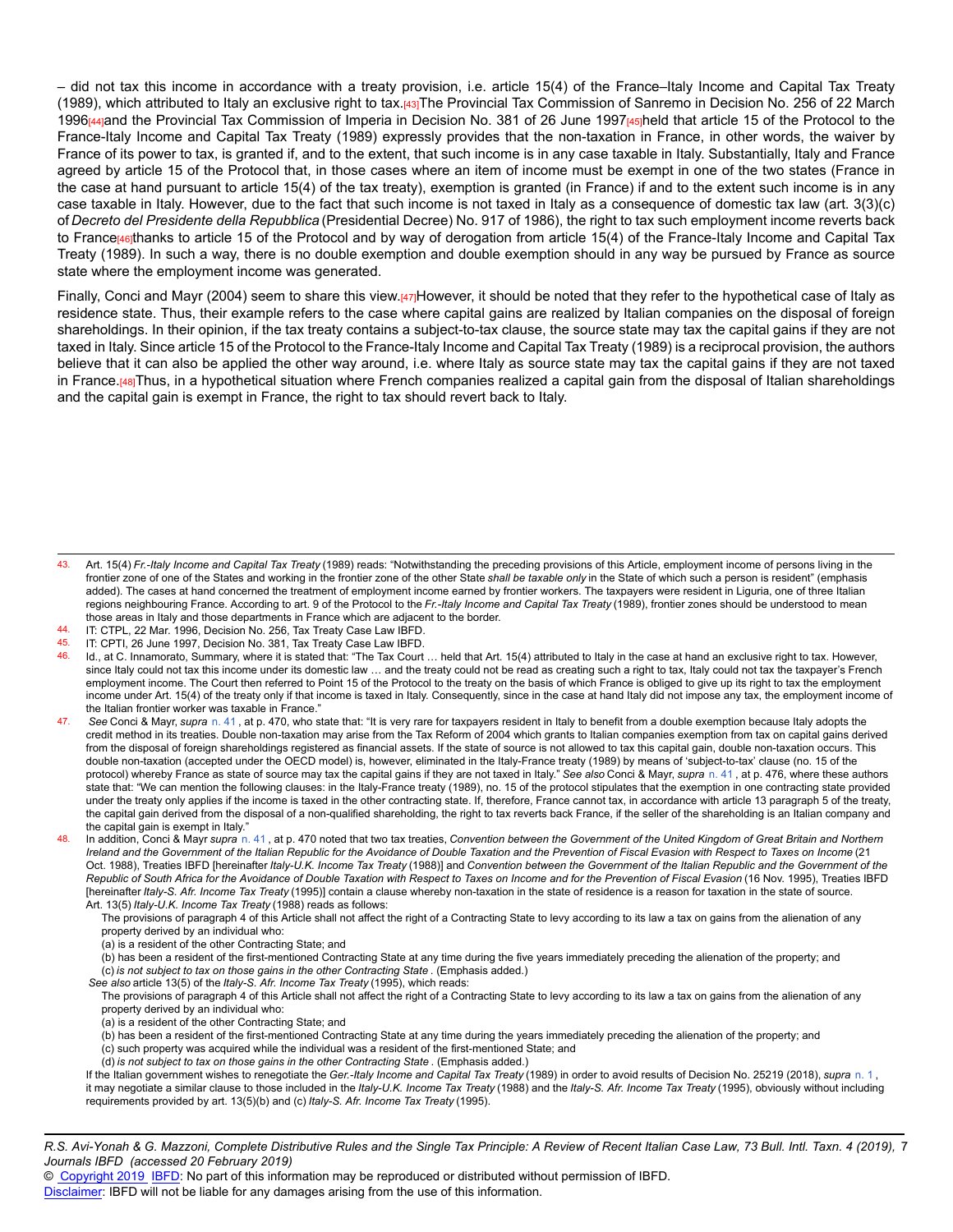### **7. Can a Line Be Drawn between Proper and Improper Double Nontaxation?**

The results reached by the CSC in Decision No. 25219 appear to contrast starkly with the previous Decision No. 23367 given on 6 October 2017.[49]On the one hand, the CSC in Decision No. 25219 seems to allow double non-taxation, considering it to be a legitimate result from the application of the tax treaty, while, on the other, the CSC in Decision No. 23367 seems to consider it an illegitimate and improper result. This latter case concerned the tax treatment of EU cross-border corporate dividends. Dividends were paid by an Italian subsidiary to its French parent company in 2003. Italy thus was the "source state" and the case concerned the tax treatment of outbound dividends.

In 2003, the Italian system of taxation of corporate profits was based on the imputation model. As noted by Garbarino (2013),[50]in 1990, before the implementation of the [Parent-Subsidiary Directive \(90/435\)](http://dev-online.ibfd.org/kbase/#topic=doc&url=/linkresolver/static/tt_e2_79_eng_1990_tt&WT.z_nav=crosslinks&hash=tt_e2_79_eng_1990_tt) in 1992,[51]domestic dividends were fully taxable, but a tax credit equal to 100% of the underlying corporate income tax paid by the distributing company, in respect of the profits distributed, was granted to Italian companies. Inbound dividends were 60% exempt from corporate tax if the Italian company held, in the case of a foreign unlisted distributing company as well as in the case of a foreign listed distributing company, at least 20% of its capital in terms of voting rights. Inbound dividends were fully taxable if those requirements were not satisfied. In 2000, the imputation system was extended to dividends distributed from non-black list countries. A few tax treaties, like the France-Italy Income and Capital Tax Treaty (1989)[52]or the Italy-United Kingdom Income and Capital Tax Treaty (1988),<sup>[53]</sup>granted a partial tax credit or a refund for foreign taxes paid by the distributing foreign company.

Under article 10(4)(b) of the France-Italy Income and Capital Tax Treaty (1989):

A company resident in France, mentioned in paragraph 2(a), or liable to the French law applicable to parent companies, which receives dividends from a company resident in Italy which would entitle a resident of Italy receiving such dividends to a tax credit ( *credito d'imposta* ), is entitled to a payment from the Italian Treasury equal to half of such tax credit, reduced by the withholding at source at the rate provided in paragraph 2.

According to articles 145 and 216 of the French *Code Général des Impôts* (General Tax Code, CGI)[54]implementing the provisions of the Parent-Subsidiary Directive (90/435), [55]French resident parent companies may opt for the participation exemption regime with respect to dividends received from foreign subsidiaries.[56]

Thus, based on article 10(4)(b) of the France-Italy Income and Capital Tax Treaty (1989), the French parent company filed a claim with the Italian Revenue Agency asking for a tax credit refund, which was rejected. The French parent company appealed the denial but lost before both the Provincial Tax Commission and the Regional Tax Commission. The case was ultimately remitted to the CSC.[57]The French parent company argued that the denial violated article 10(4)(b) of the France-Italy Income and Capital Tax Treaty (1989). In its opinion, the fact that the inbound dividends were excluded from its taxable income should not prevent the application of article 10(4)(b), since article 10 of the France-Italy Income and Capital Tax Treaty (1989) requires that the parent company is subject to tax without it

49. IT: CSC, 6 Oct. 2017, Decision No. 23367. *See also* IT: CTPP, 4 Nov. 2011, Decision No. 148, Tax Treaty Case Law IBFD. *See again* P.F. Tripoli, *Turin Tax Court Denies Treaty Residence State Dividend Exemption Absent Source Taxation: No Country for Economic Double Taxation Relief?* , 51 Eur. Taxn. 6 (2011), Journals IBFD. However, here Italy was the "residence state" and the case concerned the tax treatment of inbound dividends. According to art. 24(2)(b) *Ger.-Italy Income and Capital Tax Treaty* (1989), "Income from dividends referred to in subparagraph (a) of paragraph 6 of Article 10 *shall be excluded* from the base upon which Italian tax is levied if the dividends are paid to a company (not including partnerships) being a resident of the Italian Republic by a company being a resident of the Federal Republic of Germany at least 25% of the capital of which is owned directly by the Italian company" (emphasis added). In 2004, the Italian Revenue Agency denied an Italian shareholder a full exclusion from corporate income tax on dividends received from a Germany subsidiary in 2004, as, in its opinion, 5% of the dividends were taxable at the ordinary corporate tax rate of 33% under the Italian participation exemption, which provides for a 95%. According to the Italian Revenue Agency, the simultaneous application of [Council Directive 2011/96/EU of 30 November 2011 on the Common System of Taxation Applicable in the Case of Parent Companies and Subsidiaries](http://dev-online.ibfd.org/kbase/#topic=doc&url=/linkresolver/static/tt_e2_79_eng_2011_tt&WT.z_nav=crosslinks&hash=tt_e2_79_eng_2011_tt) [of Different Member States](http://dev-online.ibfd.org/kbase/#topic=doc&url=/linkresolver/static/tt_e2_79_eng_2011_tt&WT.z_nav=crosslinks&hash=tt_e2_79_eng_2011_tt), OJ C 107 (2011), EU Law IBFD [hereinafter [Parent-Subsidiary Directive \(2011/96\)](http://dev-online.ibfd.org/kbase/#topic=doc&url=/linkresolver/static/tt_e2_79_eng_2011_tt&WT.z_nav=crosslinks&hash=tt_e2_79_eng_2011_tt)] (no withholding tax was levied at source) and art. 24(2)(b) *Ger.-Italy Income and Capital Tax Treaty* (1989) can lead to juridical double non-taxation of such dividends. Assuming that the simultaneous application of the [Parent-Subsidiary Directive \(2011/96\)](http://dev-online.ibfd.org/kbase/#topic=doc&url=/linkresolver/static/tt_e2_79_eng_2011_tt&WT.z_nav=crosslinks&hash=tt_e2_79_eng_2011_tt) and the *Ger.-Italy Income and Capital Tax Treaty* (1989) is lawful as argued by some practitioners, the authors are not quite sure whether this can be advantageous for the Italian company receiving dividends since a full exemption does not allow the deduction of expenses as there is no taxable portion of received dividends that can absorb costs that are related to the flow of dividends. On the other hand, it should be noted that art. 24(2)(b) *Ger.-Italy Income and Capital Tax Treaty* (1989) actually uses the word "excluded" rather than "exempt" meaning that the item of income is not taxable but related costs can be deducted.

[States](http://dev-online.ibfd.org/kbase/#topic=doc&url=/linkresolver/static/tt_e2_79_eng_1990_tt&WT.z_nav=crosslinks&hash=tt_e2_79_eng_1990_tt) (90/435/EEC), OJ L 225 (1990), EU Law IBFD [hereinafter Parent-Subsidiary Directive (90/435)].

- 53. Art. 10(3) and (4) *Italy-U.K. Income Tax Treaty* (1988).
- 54. FR: *Code Général des Impôts* (General Tax Code, CGI).
- According to art. 4 [Parent-Subsidiary Directive \(90/435\)](http://dev-online.ibfd.org/kbase/#topic=doc&url=/linkresolver/static/tt_e2_79_eng_1990_tt&WT.z_nav=crosslinks&hash=tt_e2_79_eng_1990_tt), where a parent company, by virtue of its association with its subsidiary, receives distributed profits, the state of the parent company should either refrain from taxing such profits, or tax such profits while authorizing the parent company to deduct from the amount of tax due that fraction of the corporation tax paid by the subsidiary which relates to those profits. Again, according to art. 5 Parent-Subsidiary Directive (90/435), profits which a subsidiary distributed to its parent company should, at least where the latter holds a minimum of 25% of the capital of the subsidiary, be exempt from withholding tax.
- In such a case, dividends are exempt. A lump sum of 5% of the gross dividends, deemed to represent non-deductible expenses, is added back to taxable income and taxed at the standard rate of corporate income tax (with effect from 1 Jan. 2016, the rate of the add-back is 1% for dividends received from certain companies located in European Economic Area (EEA) countries). In order to qualify as a parent company, the French company must have a shareholding of 5% or more of the capital of the foreign company at the date of the distribution and hold the shares for at least 2 years. *See* P. Burg, *[France – Corporate Taxation](http://dev-online.ibfd.org/kbase/#topic=doc&url=/linkresolver/static/cta_fr_s_007&WT.z_nav=crosslinks&hash=cta_fr_s_007)* sec. 7. , Country Analyses IBFD (accessed 10 Jan. 2019).
- IT: CSC, Decision No. 23367 (6 Oct. 2017).

*R.S. Avi-Yonah & G. Mazzoni, Complete Distributive Rules and the Single Tax Principle: A Review of Recent Italian Case Law, 73 Bull. Intl. Taxn. 4 (2019),* 8 *Journals IBFD (accessed 20 February 2019)*

<sup>50.</sup> C. Garbarino, *Taxation of EU Cross-Border Corporate Dividends: Convergence and Tax Competition* , Bocconi Leg. Stud. Research Paper No. 2298085, p. 5 (25 July 2013), available at [https://papers.ssrn.com/sol3/papers.cfm?abstract\\_id=2298085](https://papers.ssrn.com/sol3/papers.cfm?abstract_id=2298085) (accessed 29 Jan. 2019).

<sup>51.</sup> [Council Directive of 23 July 1990 on the Common System of Taxation Applicable in the Case of Parent Companies and Subsidiaries of Different Member](http://dev-online.ibfd.org/kbase/#topic=doc&url=/linkresolver/static/tt_e2_79_eng_1990_tt&WT.z_nav=crosslinks&hash=tt_e2_79_eng_1990_tt)

<sup>52.</sup> Art. 10(4)(b) *Fr.-Italy Income and Capital Tax Treaty* (1989).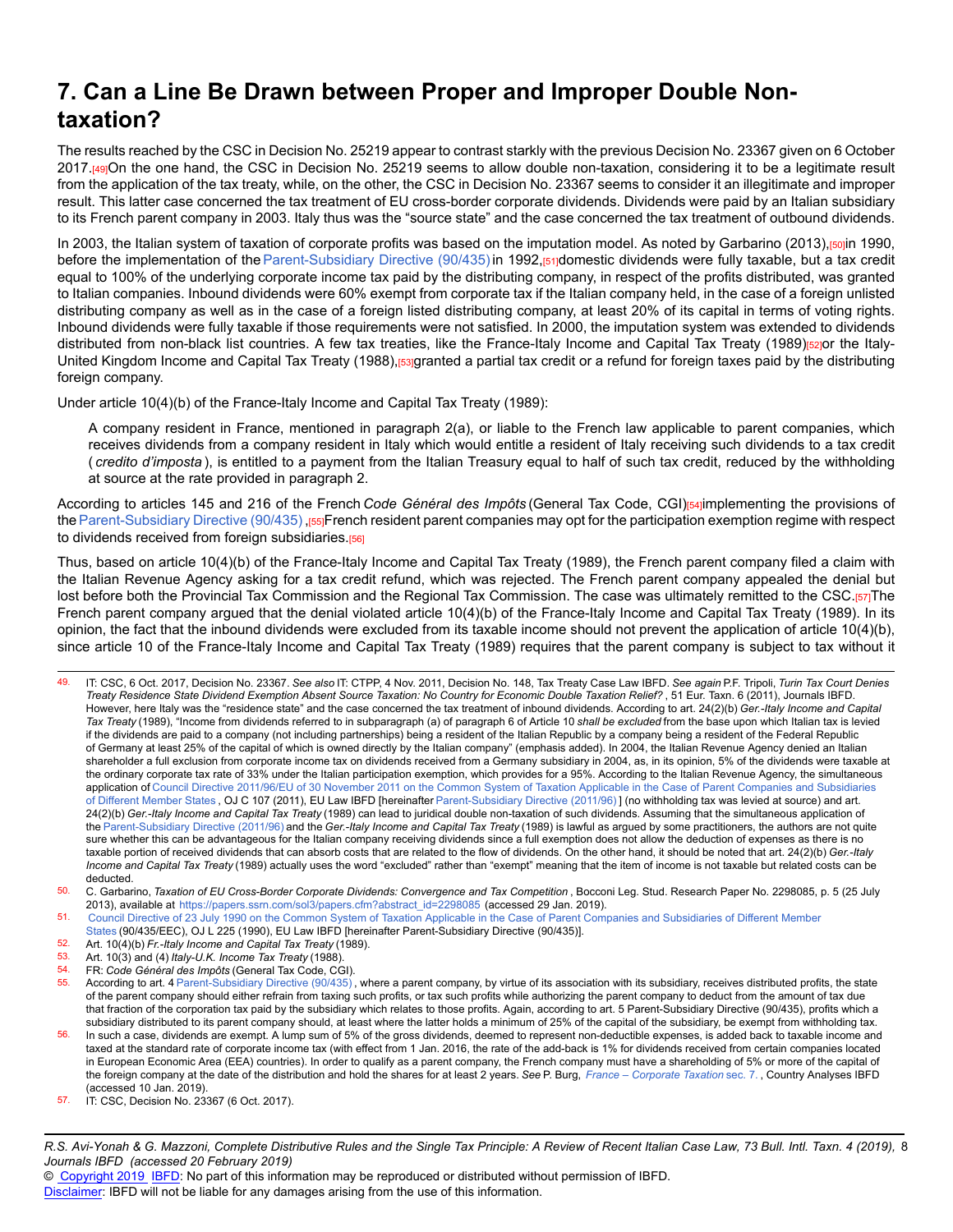being necessary that dividends have been effectively taxed in the hands of the recipient in its residence state. According to the plaintiff, an effective taxation is only required when the recipient company has a non-qualified participation in the dividends distributing company. The CSC rejected the plaintiff's claim in light of the following two reasons:

- (1) Article 7(2) of th[eParent-Subsidiary Directive \(90/435\)](http://dev-online.ibfd.org/kbase/#topic=doc&url=/linkresolver/static/tt_e2_79_eng_1990_tt&WT.z_nav=crosslinks&hash=tt_e2_79_eng_1990_tt) does not mean that the benefits deriving from Community legislation may be cumulated with those deriving from the rules of the France-Italy Income and Capital Tax Treaty (1989).[58]These must be considered as alternatives, since the sum of the exemption and the tax credit would go beyond the aim of avoiding double taxation, leading to a so-called situation of double non-taxation.
- (2) Double non-taxation would result in a sort of tax concession, a so-called notional tax credit. In this regard, the CSC noted that, in an effort to foster economic development, bilateral tax treaties with developing and/or emerging countries usually contain a tax sparing provision. On the other hand, article 15 of the Protocol to the France-Italy Income and Capital Tax Treaty (1989) avoids situations of double exemption, being a typical subject-to-tax clause. If a French recipient of inbound exempt dividends obtains the *avoir fiscal* as well, it would get two tax benefits, and the fact that a 5% withholding tax is applied on one of them (the tax credit) reduces to some extent the distortion created by double non-taxation, but does not entirely eliminate it.

With regard to the meaning of the wording "subject to tax", the CSC held that plaintiff's claim is in contrast with previous case law on tax treatment of cross-border dividends, which requires that the term has to be understood as application of actual taxation, i.e. as effectively taxed. In order to support its arguments, the CSC also referred to the case law of the Court of Justice of the European Union (ECJ), in particular to *Océ van der Grinten* ( [Case C-58/01](http://dev-online.ibfd.org/kbase/#topic=doc&url=/linkresolver/static/ecj_c_58_01&WT.z_nav=crosslinks&hash=ecj_c_58_01) ), according to which:

The tax credit is a fiscal instrument designed to avoid double taxation, in economic terms, first in the hands of the subsidiary and then in the hands of the parent company in receipt of the dividends, of the profits distributed as dividends;[59]

And *Wereldhave Belgium and Others* ( [Case C-448/15](http://dev-online.ibfd.org/kbase/#topic=doc&url=/linkresolver/static/ecj_c_448_15&WT.z_nav=crosslinks&hash=ecj_c_448_15) ), where it is stated that:

Where a parent company... is entitled under the legislation of its Member State of establishment to a zero rate of taxation for all its profits, provided that all those profits are distributed to its shareholders, the risk of double taxation on the part of that parent company of profits which were distributed to it by its subsidiary is ruled out.<sup>[60]</sup>

In this case, since inbound dividends are exempt in France, the tax credit would go beyond the aim of avoiding double taxation intended, according to the classical distinction, as juridical double taxation (taxation of the same income twice in the hands of the same person) and economic double taxation (taxation of the same income in the hands of different persons, i.e. the simultaneous taxation of a company's profits at the level of the company and of the dividends at the level of the shareholders).

The CSC concluded by holding that a French parent company receiving dividends from its Italian subsidiary that were exempt from taxation in France as a result of the implementation of the [Parent-Subsidiary Directive \(90/435\)](http://dev-online.ibfd.org/kbase/#topic=doc&url=/linkresolver/static/tt_e2_79_eng_1990_tt&WT.z_nav=crosslinks&hash=tt_e2_79_eng_1990_tt) is not entitled to the tax credit provided by article 10(4)(b) of the France-Italy Income and Capital Tax Treaty (1989) because the exemption under the Directive excludes that double taxation which the treaty credit aims at neutralizing. Simply stated, taxation in the residence state (France) is required for the payment of dividend tax credits in the state of source (Italy).<sup>[61]</sup>

In the authors' opinion, since double economic taxation had already been addressed by the French participation exemption, there was no need for the French parent company to ask for a refund for tax credits, thereby eliminating partially the corporate income tax paid by the Italian subsidiary. Article 10(4)(b) of the France-Italy Income and Capital Tax Treaty (1989) had a reason to exist when both countries were under the imputation system. Since both countries migrated to the exemption system in 2004,  $62$  article 10(4)(b) of the France-Italy Income and Capital Tax Treaty (1989) might be considered to have been implicitly abrogated. Thus, even though the underlying principle of the decision might be shared, i.e. the [Parent-Subsidiary Directive \(90/435\)](http://dev-online.ibfd.org/kbase/#topic=doc&url=/linkresolver/static/tt_e2_79_eng_1990_tt&WT.z_nav=crosslinks&hash=tt_e2_79_eng_1990_tt) and treaty provisions cannot be applied jointly because, otherwise, they would give rise to double non-taxation. What the authors find problematic and consider to be a question left unanswered by those who commented the decision is the means: Can a domestic court unilaterally nullify the application of international treaty obligations? In other words, can domestic courts override a treaty provision if its literal application coupled with domestic tax law would result in double non-taxation? In the authors' opinion, the denunciation of the tax treaty would be a better option. Accordingly, the Italian competent tax authorities should communicate to their French peers that article 10(4)(b) of the France-Italy Income and Capital Tax Treaty (1989) is no longer available following the migration of both states to the exemption system in 2004.

#### *R.S. Avi-Yonah & G. Mazzoni, Complete Distributive Rules and the Single Tax Principle: A Review of Recent Italian Case Law, 73 Bull. Intl. Taxn. 4 (2019),* 9 *Journals IBFD (accessed 20 February 2019)*

© [Copyright 2019](http://www.ibfd.org/Copyright-IBFD) [IBFD:](http://www.ibfd.org) No part of this information may be reproduced or distributed without permission of IBFD.

<sup>58.</sup> Art. 7(2) [Parent-Subsidiary Directive \(90/435\)](http://dev-online.ibfd.org/kbase/#topic=doc&url=/linkresolver/static/tt_e2_79_eng_1990_tt&WT.z_nav=crosslinks&hash=tt_e2_79_eng_1990_tt) reads as follows: "This Directive shall not affect the application of domestic or agreement-based provisions designed to eliminate or lessen economic double taxation of dividends, in particular provisions relating to the payment of tax credits to the recipients of dividends".

<sup>59.</sup> UK: ECJ, 25 Sept. 2003, [Case C-58/01](http://dev-online.ibfd.org/kbase/#topic=doc&url=/linkresolver/static/ecj_c_58_01&WT.z_nav=crosslinks&hash=ecj_c_58_01) , *Océ Van der Grinten NV v. Commissioners of Inland Revenue* , para. 56, ECJ Case Law IBFD.

<sup>60.</sup> BE: ECJ, 8 Mar. 2017, [Case C-448/15](http://dev-online.ibfd.org/kbase/#topic=doc&url=/linkresolver/static/ecj_c_448_15&WT.z_nav=crosslinks&hash=ecj_c_448_15) , *Belgische Staat v. Wereldhave Belgium Comm. VA and Others* , para. 40, ECJ Case Law IBFD.

See Conci & Mayr, *supra* [n. 41](http://dev-online.ibfd.org/kbase/#topic=doc&url=/linkresolver/static/bit_2019_04_it_1_fn_41&WT.z_nav=crosslinks&hash=bit_2019_04_it_1_fn_41), at p. 477, where it is stated that: "Under certain conditions, Italy grants to shareholders resident in France and in the UK a partial tax credit on dividends (the payment of the dividend tax credit within the framework of the imputation system will, however, be abolished by the Tax Reform of 2004). In certain cases, the dividends are required to be subject to tax in the other contracting state."

<sup>62.</sup> P. Gariboldi & M. Starita, *Participation Exemption in the Italian Tax Reform* , 32 Intertax 12, pp. 607-613 (2004) and F. Nobili & M.A. Lanza, *Synthesis of Italian Tax Reform* , 32 Intertax 11, pp. 564-566 (2004).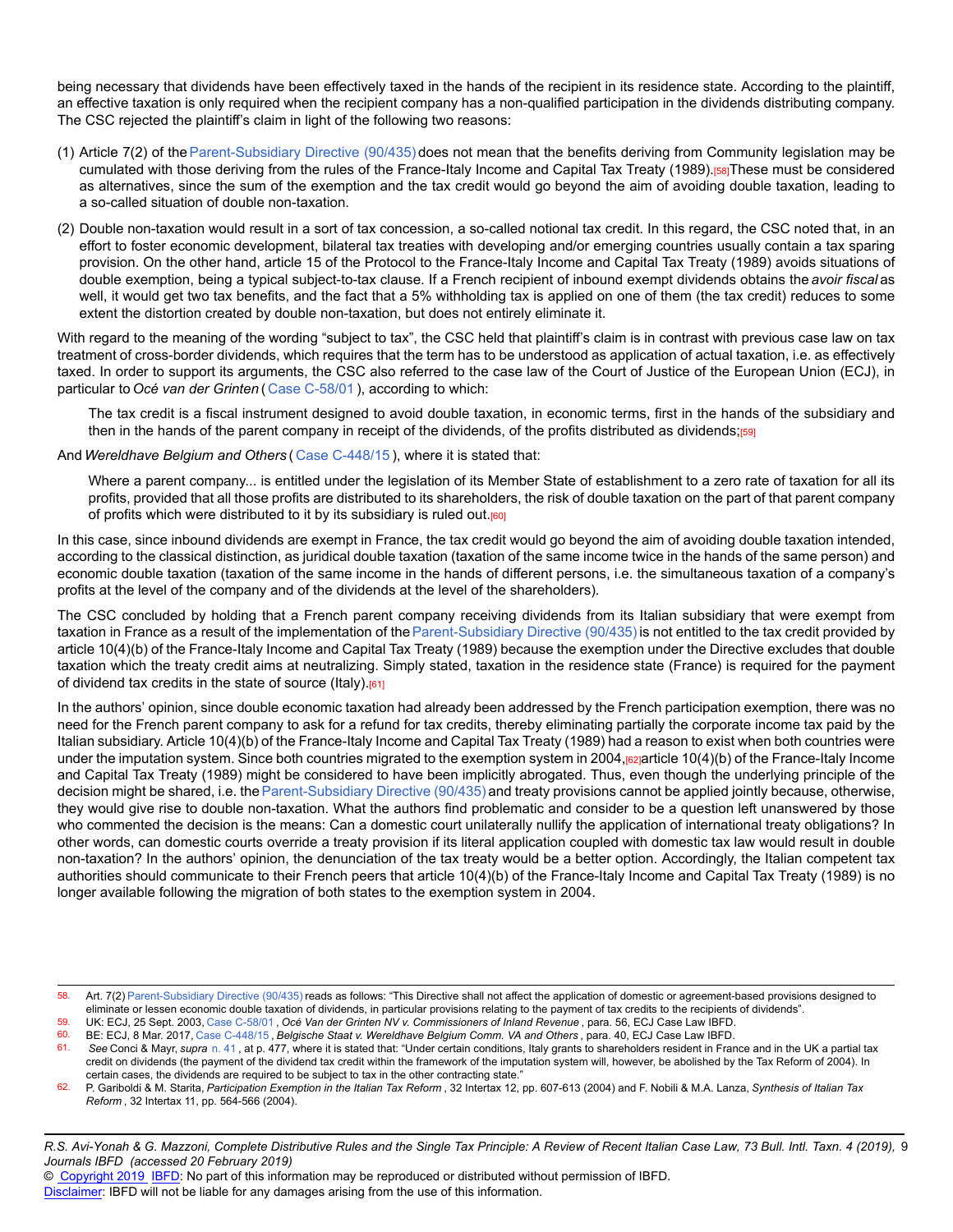### **8. Conclusions**

Since 1997, the first author has argued that the core of the international tax regime has two norms, which he calls the benefits principle (active business income should be taxed primarily at source, while passive investment income should be taxed primarily at residence) and the single tax principle (income should be taxed once, i.e. not more and but also not less than once).[63]What this means in practice is that, if the jurisdiction that has the primary right to tax refrains from doing so, the other jurisdiction should tax to prevent double nontaxation. This thesis is quite controversial. While most commentators would agree that the benefits principle is clearly embodied in the text of the over 3,000 tax treaties, several prominent international tax academics and practitioners in the United States and elsewhere deny the validity of the single tax principle and some doubt its coherence.<sup>[64]</sup>

Archival research conducted at the Historical & Special Collections of Harvard Law School Library shows that the origins of the single tax principle, in other words, the rejection of double non-taxation, under tax treaties, can be traced to the eight-year period from 1961 to 1969 when Stanley Surrey, a Harvard law professor (1950-1984) became the first US Assistant Secretary of the Treasury for Tax Policy. As far as tax treaties are concerned, Surrey made three major contributions to applying the single tax principle in practice. First, the tax treaties negotiated by Surrey (for example, the Luxembourg-United States Income and Capital Tax Treaty (1962),[65]the Netherlands Antilles-United States Income Tax Treaty (1948)<sup>[66]</sup>and the Canada-United States Income Tax Treaty (1966))<sup>[67]</sup>took pains to enforce source-based taxation in cases where there was no residence-based taxation of passive income. The Luxembourg-United States Income and Capital Tax Treaty (1962) was the first US tax treaty indicating that the double non-taxation of US-source income was no longer to be tolerated. Article XV of the Luxembourg-United States Income and Capital Tax Treaty (1962) denied treaty benefits to, "any holding company entitled to any special tax benefit under Luxembourg Law of July 31, 1929, and Decree Law of December 27, 1937, or under any similar law subsequently enacted...". At that time, Luxembourg laws exempted holding companies from all direct taxes otherwise imposed by Luxembourg, and dividends and interest paid by such holding companies were not subject to the withholding tax at source. The official explanation proposed by the US Treasury Department on article XV of the Luxembourg-United States Income and Capital Tax Treaty (1962) interestingly stated that:

*Inasmuch as these laws allow investment income from domestic and foreign sources to be accumulated by these holding companies and distributed to nonresident individuals and foreign corporations without the imposition of Luxembourg tax, it was deemed appropriate not to grant any of the exemptions from, or reductions in the rate of, U.S. tax otherwise available under this convention with respect to such income* ... Although this approach adopted for the purpose of excluding so-called "tax haven" income from the scope of the convention is not found in any income tax convention concluded by the United States, other than the Netherlands Antilles Protocol, certain precedent may be found in some of the relief provisions contained in the conventions with the United Kingdom, Ireland, Australia, and Pakistan requiring that the recipient of treaty income be "subject to tax" on such income in the country of residence in order to qualify for exemption from, or reduction in the rate of, the tax of the country of source. *Moreover, this new provision is consistent with the spirit of the provisions of section 12 of the Revenue Act of 1962 relating to the taxation of certain "tax-haven" income of controlled foreign corporations to U.S. shareholders.* (Emphasis added.)

Similar language appeared in article I of the Protocol (1963) to the Netherlands Antilles-United States Income Tax Treaty (1948), according to which:

<sup>63.</sup> *See* , for example, R.S. Avi-Yonah, *Commentary on Rosenbloom* , 53 Tax L. Rev. 167 (2000); Y. Brauner, *An International Tax Regime in Crystallization* , 56 Tax L. Rev. 259; F.B. Brown, *An Equity-Based, Multilateral Approach for Sourcing Income Among Nations* , 11 Fla. Tax Rev. 565; E. Farah, *Mandatory Arbitration of International Tax Disputes: A Solution in Search of a Problem* , 9 Fla. Tax Rev. 703; V. Thuronyi, *International Tax Cooperation and a Multilateral Treaty* , 26 Brooklyn J. Int'l L. 1641.

<sup>64.</sup> *See* , for example, H.D. Rosenbloom, *International Tax Arbitrage and the "International Tax System"* , 53 Tax L. Rev. 137 (2000); M.J. Graetz, *Taxing International Income - Inadequate Principles, Outdated Concepts, and Unsatisfactory Policy* , 54 Tax Law Review 261 (2001); J. Roin, *Taxation Without Coordination* (2002), available at [http://papers.ssrn.com/paper.taf?abstract\\_id=302141](http://papers.ssrn.com/paper.taf?abstract_id=302141;); M.A. Kane, *Strategy and Cooperation in National Responses to International Tax Arbitage* , 53 Emory

L.J. 89; A.H. Rosenzweig, *Harnessing the Costs of International Tax Arbitrage* , 26 Va. Tax Rev. 555.

<sup>65.</sup> *[Convention between the United States of America and the Grand Duchy of Luxembourg with Respect to Taxes on Income and Property](http://dev-online.ibfd.org/kbase/#topic=doc&url=/linkresolver/static/tt_lu-us_02_eng_1962_tt__td1&WT.z_nav=crosslinks&hash=tt_lu-us_02_eng_1962_tt__td1)* (18 Dec. 1962), Treaties IBFD. 66. [Convention between the United States of America and the Netherlands Antilles with Respect to Taxes on Income](http://dev-online.ibfd.org/kbase/#topic=doc&url=/linkresolver/static/tt_an-us_01_eng_1948_tt__td1&WT.z_nav=crosslinks&hash=tt_an-us_01_eng_1948_tt__td1) (29 Apr. 1948) (as amended through 1963), Treaties

IBFD. 67. *[Convention between the United States of America and Canada Relating to the Avoidance of Double Taxation and Prevention of Fiscal Evasion in the Case of Income](http://dev-online.ibfd.org/kbase/#topic=doc&url=/linkresolver/static/tt_ca-us_01_eng_1942_tt__td1&WT.z_nav=crosslinks&hash=tt_ca-us_01_eng_1942_tt__td1)*

*[Taxes](http://dev-online.ibfd.org/kbase/#topic=doc&url=/linkresolver/static/tt_ca-us_01_eng_1942_tt__td1&WT.z_nav=crosslinks&hash=tt_ca-us_01_eng_1942_tt__td1)* (4 Mar. 1942) (as amended through 1966), Treaties IBFD [hereinafter *Can.-U.S. Income Tax Treaty* (1942)]. *[Supplementary Convention between Canada and the](http://dev-online.ibfd.org/kbase/#topic=doc&url=/linkresolver/static/tt_ca-us_01_eng_1942_tt__ad5&WT.z_nav=crosslinks&hash=tt_ca-us_01_eng_1942_tt__ad5) [United States of America further Modifying and Supplementing the Convention and Accompanying Protocol of March 4, 1942 for the Avoidance of Double Taxation and](http://dev-online.ibfd.org/kbase/#topic=doc&url=/linkresolver/static/tt_ca-us_01_eng_1942_tt__ad5&WT.z_nav=crosslinks&hash=tt_ca-us_01_eng_1942_tt__ad5) [the Prevention of Fiscal Evasion in the Case of Income Taxes as Modified by the Supplementary Convention of June 12, 1950 and the Supplementary Convention of](http://dev-online.ibfd.org/kbase/#topic=doc&url=/linkresolver/static/tt_ca-us_01_eng_1942_tt__ad5&WT.z_nav=crosslinks&hash=tt_ca-us_01_eng_1942_tt__ad5) [August 8, 1956](http://dev-online.ibfd.org/kbase/#topic=doc&url=/linkresolver/static/tt_ca-us_01_eng_1942_tt__ad5&WT.z_nav=crosslinks&hash=tt_ca-us_01_eng_1942_tt__ad5)* (25 Oct. 1966), Treaties IBFD added the following new para. to art. XI:

<sup>6.</sup> Paragraph 1 of this Article shall not apply in respect of income derived from sources in one of the Contracting States and paid to a corporation organized under the laws of the other Contracting State if such corporation *is not subject to tax* by the last-mentioned Contracting State on that income because it is not a resident of the last-mentioned Contracting State for purposes of its income tax.

The US government wanted to close the loophole made possible by the interaction of Canadian tax law and the *Can.-U.S. Income Tax Treaty* (1942). This had produced a situation in which US taxes could be avoided by persons living outside both countries. The *Can.-U.S. Income Tax Treaty* (1942) provided that a company organized in Canada, which received investment income from the United States, was subject to the 15% US withholding tax instead of the customary 30%. Canadian law further provided that a domestic corporation controlled and managed outside Canada deriving income from outside the country was exempt from Canadian taxes. Persons residing in a country which had no tax treaty with the United States could thus use a Canadian-organized holding or investment company, which was controlled and managed in a "tax haven" country to make investments in the United States at a tax cost of only 15% with no tax at all in Canada or in their home country. This situation was similar to the eliminated loophole involving the Netherlands Antilles. It should be noted that the 1966 budget submitted to the Canadian Parliament by Finance Minister Walter Gordon contained a provision for taxing corporations, which were incorporated in Canada and then moved their headquarters outside the country. *See Loophole under Canadian tax treaty to be "plugged"* , J. Taxn., p. 362 (June 1965).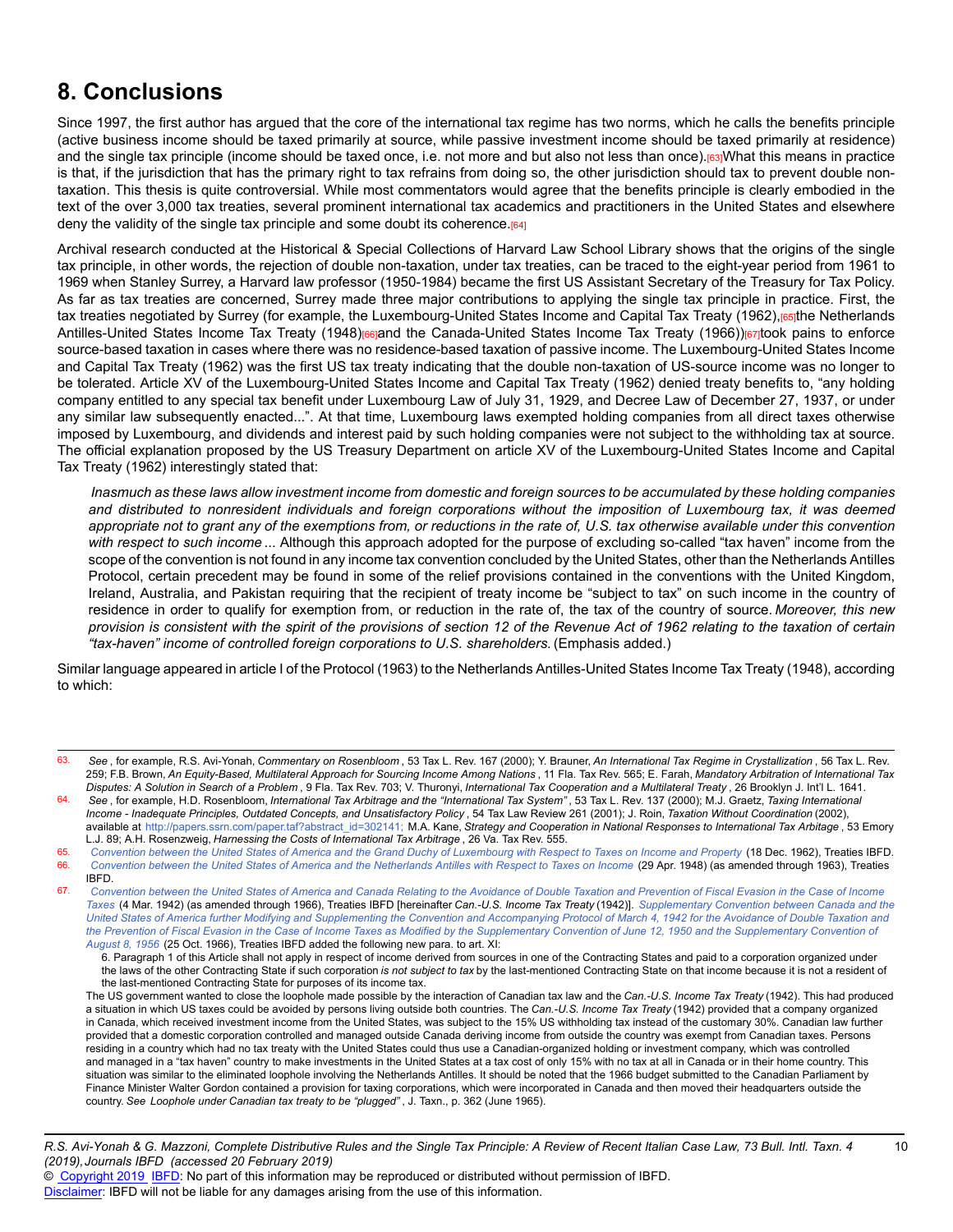Articles VII, VIII, and IX of the Convention shall not apply to income derived from sources within the United States by any investment or holding company, corporation, limited partnership or other entity entitled to any of the special tax benefits provided under Article 13, Article 14, or Article 14A of the Netherlands Antilles' National Ordinance on Profit Tax of 1940, as in effect on September 1, 1963, or to substantially similar tax benefits granted under any law of the Netherlands Antilles enacted after such date.[68]

Again, the official explanation of the US Treasury Department stated the reasons behind article I of the 1963 protocol. The combination of reduced treaty withholding tax rates and special Antillean tax rates for investment companies and holding companies resulted in a maximum effective tax burden on investment income derived by an Antillean corporation from US sources of 17.55% in the case of dividends and only 3% in the case of interest and royalties. In addition, non-resident shareholders in Antillean corporations were not subject to Antillean taxation on dividends from those corporations. This favourable tax atmosphere for investment in the United States through an Antillean corporation increased the number of non-resident-owned investment and holding companies to 986 by January 1963 according to data provided by the Netherlands Antilles government to the Treasury Department. In this regard, the US Treasury Department stated that:

*... when residents of third countries are lured into holding their U.S. investments in a company incorporated in a treaty country through artificial reduction by that country of its own tax rates on the income, the primary purpose of a tax treaty is subverted. Tax treaties are governmental agreements designed to prevent double* (and therefore excessive) *taxation* of an investor's foreign source income by resolving conflicting jurisdictional claims to tax which arise because one country is the source of the income and the other is the residence of the recipient. *Exemptions and reductions in source taxation provided for by treaty are reciprocal revenue adjustments between governments* designed to implement a tax credit for foreign taxes paid. *They are not intended to reduce the tax burden of the investor, as it is assumed that the tax waived by the source country will be imposed by the destination country. Exemptions and reductions in U.S. tax on United States source income paid to nonresident-owned Antillean investment and holding companies are not justified as long as this income is taxed at low rates (not exceeding 3 per cent at present) in the Netherlands Antilles. It is therefore deemed necessary to restore the U.S. statutory rate of tax on dividends, interest, and royalties derived from U.S. sources by Antillean investment and holding companies.* Article I of the protocol accomplishes this without denying treaty tax benefits to Antillean residents or to those Antillean corporations which are wholly owned by Antillean residents or by residents or corporations of the Netherlands. (Emphasis added.)<sup>[69]</sup>

So, what is the theoretical justification of provisions of this kind? If preferential measures, special tax benefits, etc. substantially mitigate taxation by the residence state, then there is little danger of double taxation, and cession by a source state of its right to tax is inappropriate. For those reasons, the authors believe that Surrey invented the single tax principle from the perspective of the United States as a source state. Thus, it could be argued that, in 1962, Surrey reversed the course of US tax policy in regard to US-source income earned by nonresidents by placing significant limits on double non-taxation.

Second, the Foreign Investors Tax Act of 1966<sub>[70]</sub>changed considerably the system of taxation for non-resident aliens and foreign corporations. The 1966 changes to inbound investment ensured the separation of passive income of foreign investors from their active income, thereby making it more likely that each would be taxed appropriately (and that active income would be taxed more at source, in accordance with the benefits principle). According to Roberts and Warren (1967), one of the principal objectives of the Foreign Investors Tax Act was to prevent the United States from being used as a "tax haven", in the sense that this means the substantial avoidance of tax in the home country and as well as the source state.[71]The Ways and Means Report illustrated the use of the United States as a tax haven by the following situation.[72]A foreign corporation was organized under the laws of a country which did not tax such corporations on income derived from the conduct of a business outside the country. It organized a sales office in the United States to sell its products in countries other than the United States and the country of incorporation. The foreign corporation avoided tax by the home country because the business was not conducted there. It avoided taxation by the United States because, under the title-passage rule, the income was not derived from US sources and it could avoid tax by the countries in which the product was sold because it had no PE there. Finally, the Ways and Means Report stated that similar tax avoidance schemes existed in the case of rents and royalties from a licensing business, and income from banking, financing, or investment company business.

Third, it was during Surrey's time at the US Treasury Department that the US Delegation wrote two notes to the OECD Fiscal Committee recommending the establishment of a new Working Group which would address the problem of Tax Avoidance through the improper use or Abuse of tax Conventions. In a note written on 14 November 1961, it was stated that:

In recent years there has developed a problem of tax avoidance and evasion to which it would be appropriate for the Fiscal Committee to address itself. *This problem involves the exploitation of tax conventions in a manner which is unnecessary for the avoidance of double taxation and which provides unintended benefits to taxpayers* . For example, an enterprise of one contracting country may establish a corporate subsidiary in the other contracting country principally for the purpose of taking advantage of the interaction of

*R.S. Avi-Yonah & G. Mazzoni, Complete Distributive Rules and the Single Tax Principle: A Review of Recent Italian Case Law, 73 Bull. Intl. Taxn. 4* 11 *(2019),Journals IBFD (accessed 20 February 2019)*

© [Copyright 2019](http://www.ibfd.org/Copyright-IBFD) [IBFD:](http://www.ibfd.org) No part of this information may be reproduced or distributed without permission of IBFD.

<sup>68.</sup> Protocol Modifying and Supplementing the Extension to the Netherlands Antilles of the Convention between the United States of America and the Kingdom of the Netherlands for the Avoidance of Double Taxation and the Prevention of Fiscal Evasion with Respect to Taxes on Income and Certain Other Taxes (23 Oct. 1963) [hereinafter Protocol Neth.-USA Income Tax Treaty (1963)].

<sup>69.</sup> Statement of Treasury Department with respect to the *Protocol Neth.-USA Income Tax Treaty* (1963).

US: Foreign Investors Tax Act of 1966.

<sup>71.</sup> S.I. Roberts & W.C. Warren, *The Foreign Investors Tax Act: what it covers, whom it affects, how it works* , J. Taxn., p. 47 (Jan. 1967). In the opinion of these authors, the major impact of this objective appeared in provisions which, for the first time, taxed income from foreign sources where that such income was effectively connected with an office or other fixed place of business in the United States.

<sup>72.</sup> Id., at p. 47. *See also* US: Hearings on H.R. 5916 before the House Committee on Ways and Means, 89th Cong., 1st Sess. (1965).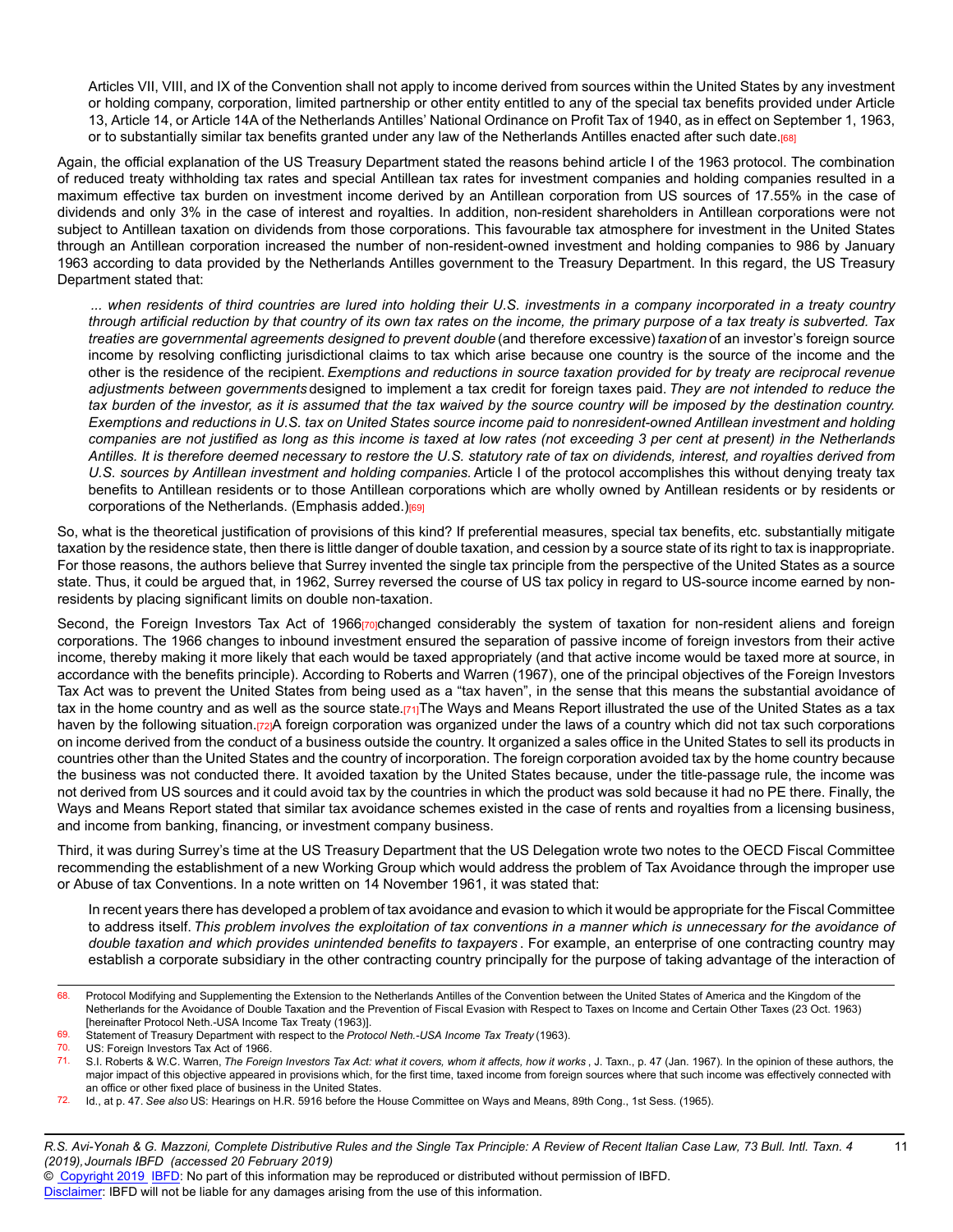domestic tax statutes and an income tax convention between the two countries in such a way as to reduce the aggregate of taxes paid to a level below that which would prevail if the activities were conducted entirely in either one of the countries party to the convention. A further example is the establishment of a similar subsidiary by an enterprise of a third state in order to take advantage of the treaty between the two contracting states... *It is the view of the United States Delegation that income tax conventions should be so constructed that they cannot be availed of to avoid legitimate tax burdens, that artificial transactions and business structures entered into or established to avoid legitimate tax burdens should be discouraged and prevented, and that international co-operation to this end is possible and necessary* . (Emphasis added.)[73]

The establishment of a Working Party (WP) was further recommended by the United States Delegation in a second note of 4 January 1962, where it was stated that:

*... Developments in recent years, however, suggest that income tax conventions must also deal with the problem of legal avoidance of tax achieved through what many regard as abuse of tax conventions* . The experience of the United States, as well as of other countries, has shown that in many cases the tax conventions have been employed for purposes other than the intended objective of eliminating double taxation, and have served as a means by which taxpayers avoid their proper tax burdens. *Through the establishment of related corporations in several countries, often for no purpose other than the anticipated tax benefits, taxpayers in treaty countries have taken advantage of international tax agreements and the interaction between such agreements and internal laws so as to subject their total profits to taxes far below those imposed on purely domestic enterprises in any one of the countries in which these inter-related companies are created. Moreover, residents of non-treaty countries have been able to obtain the benefits of the conventions between two treaty countries by forming corporate entities in one or more treaty countries for the sole purpose of obtaining such treaty benefits.* In both types of cases, benefits are obtained which were never intended by the Contracting States when the tax conventions were negotiated. *The tax avoidance achieved in this manner, legal though it may be, may have serious repercussions. Not only are Governments denied legitimate revenues and inequities created among taxpayers similarly situated, but* significant distortions may result in the international allocation of resources... (Emphasis added.)<sup>[74]</sup>

WP No. 21 on Tax Avoidance was thus created two weeks later on 17 January 1962 after solicitation by the US Delegation. According to the draft terms of reference, WP No. 21 was requested to consider whether, and to what extent, tax avoidance problems have developed through the abuse of tax conventions between member countries and whether the benefits of a convention should and can be denied to certain entities situated in the territories of the signatories to a convention or in the territories of third countries in order to prevent such abuse. Mr. Gordon, Mr. Ross and Mr. Beinert were representatives of the US delegation (Rapporteur of WP No. 21) together with delegates of Denmark.

What all of this has to do with Italy and precisely with Decision No. 25219 of the CSC? Undoubtedly, the CSC has correctly applied treaty rules and domestic law and its results are also consistent with its previous case law. However, there is a key paragraph in the decision, with which the authors do not agree. As mentioned in section [2.](http://dev-online.ibfd.org/kbase/#topic=doc&url=/linkresolver/static/bit_2019_04_it_1_s_2&WT.z_nav=crosslinks&hash=bit_2019_04_it_1_s_2) , the CSC held that the fact that the taxpayer did not remit taxes in Germany on the capital gain realized on the sale of shares of C.M. srl is not a paramount reason to prevent the application of treaty provisions on the allocation of taxing rights, thus implicitly tolerating situations of double non-taxation. In the authors' opinion, this excerpt reveals itself to be, as a matter of fact, inconsistent with one of the two pillars of the international tax regime, i.e. the single tax principle. In this case, since the primary jurisdiction that had the right to tax – Germany as residence state – refrained from doing so, the other jurisdiction – Italy as source state – should have taxed instead in order to prevent double non-taxation. From a policy perspective, the complete distributive rule of article 13(4) of the Germany-Italy Income and Capital Tax Treaty (1989) made sense at the time that the tax treaty was being negotiated. Indeed, at that time both countries adopted the imputation system under which realized capital gains of corporations were fully taxed. But since both Germany and Italy adopted the participation exemption in 2000 and 2004, respectively, thus exempting capital gains, maybe it is worth suggesting a review of the allocation of taxing rights under article 13 of the OECD Model.[75]

Decision No. 25219 raises interesting questions regarding the international tax regime and the single tax principle. For example, does the single tax principle only relate to juridical double taxation or also to economic double taxation? One can argue that participation exemption systems ensure the single tax principle on the assumption that gains reflect accumulated undistributed earnings (which increase share values) that have already been subject to tax at the level of the investee company. Therefore, an additional tax should not be levied at the shareholder level when stock is sold. Limiting source taxing rights under residence-only distributive rules does not make sense at all when the majority of countries have converged towards exemption for corporate dividends and gains. Indeed, the exclusion of source taxation of capital gains on shares made by non-residents might be subject to abuse by base company practices, leading to double nontaxation. When in 1962 the delegate for Switzerland, Rapporteur of WP No. 19 on the Taxation of Capital Gains, dropped the general policy principle that gains on assets should be subject to the same treaty taxing rules as income from the assets, thus endorsing the approach of residence only taxation for shares that were not the property of a PE, one likely argument, according to Vann, was, "the general problems of reconciling company and shareholder taxation and the variety of systems in different countries that had made the work on the dividends article difficult".[76]Nowadays, where the majority of countries have integrated company and shareholder taxation

75. G. Maisto & J. Malherbe, *General Report* , in Maisto ed., *supra* [n. 8](http://dev-online.ibfd.org/kbase/#topic=doc&url=/linkresolver/static/bit_2019_04_it_1_fn_8&WT.z_nav=crosslinks&hash=bit_2019_04_it_1_fn_8) .

<sup>73.</sup> OECD Fiscal Committee, Note by the United States Delegation on Tax Avoidance through the Improper Use or Abuse of Tax Conventions (14 Nov. 1961), TFD/FC/135, available at [http://www.taxtreatieshistory.org](http://www.taxtreatieshistory.org/)/ .

<sup>74.</sup> OECD Fiscal Committee, Note by the United States Delegation on Tax Avoidance through the Improper Use or Abuse of Tax Conventions (4 Jan. 1962), TFD/FC/136, available at [http://www.taxtreatieshistory.org](http://www.taxtreatieshistory.org/)/

<sup>76.</sup> R.J. Vann, *Transfer of Shares and Anti-Abuse under the OECD Model Tax Convention* , in Maisto ed., *supra* [n. 8](http://dev-online.ibfd.org/kbase/#topic=doc&url=/linkresolver/static/bit_2019_04_it_1_fn_8&WT.z_nav=crosslinks&hash=bit_2019_04_it_1_fn_8) .

*R.S. Avi-Yonah & G. Mazzoni, Complete Distributive Rules and the Single Tax Principle: A Review of Recent Italian Case Law, 73 Bull. Intl. Taxn. 4* 12 *(2019),Journals IBFD (accessed 20 February 2019)*